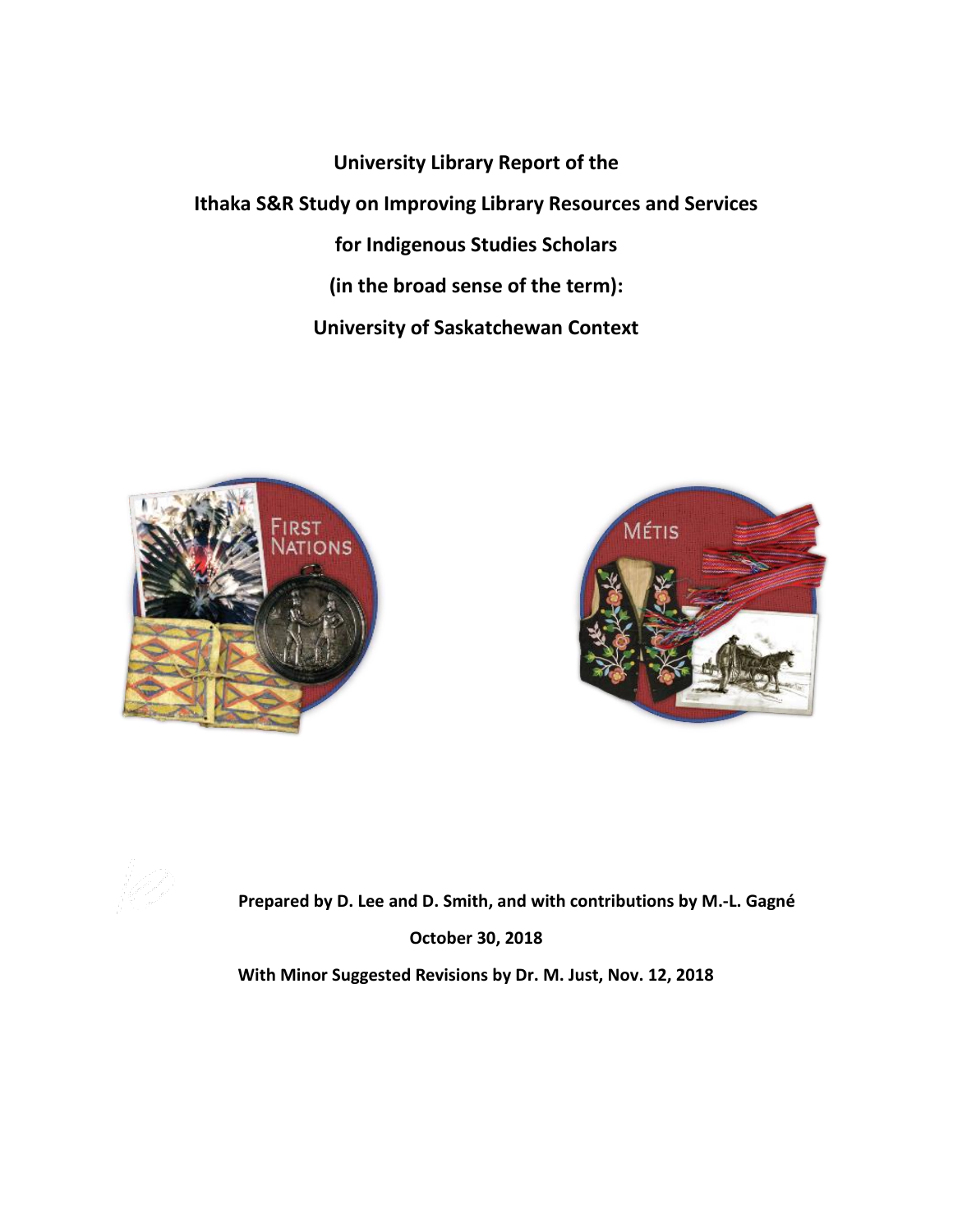### **Executive Summary: Ithaka S&R Study on Improving Library Resources**

## **& Services for Indigenous Studies Scholars: University of Saskatchewan Context**

*"I think the challenges that Indigenous people, scholars and academics are up against are enormous…we can't do it on our own."* – Participant TM

### **Introduction**

The University of Saskatchewan (U of S) Library is one of twelve institutions across Turtle Island / North America participating in a project with the goal of understanding how academic libraries can best support the research needs of Indigenous faculty. The U of S report is based primarily on semi-structured interviews with eight Indigenous professors at the U of S, as conducted by three librarians. The participants represented diverse backgrounds culturally, in their fields of study, and in terms of their years of experience as faculty members in the academy. Indigenous and Western research methodologies were incorporated in the development of this project, including: a grounded theory component which helped shape the analysis of the interviews, the encouragement of conversation and storytelling, multiple opportunities for consent, and an effort to meet the standards of Ownership, Control, Access and Possession of research data as delineated by the First Nations Information Governance Centre. The report would not have been possible without the eight participants' commitment to this project, time invested, and willingness to share their own library and research experiences with us. *Kininaskomatinawaw!* (We are grateful to you!)

- *Deborah Lee (Project Lead), David Smith, and MaryLynn Gagne,* U of S Librarians

## **Findings and Recommendations**

 $\overline{\phantom{a}}$ 

The candid information shared by participants in this study indicate several clear areas for the improvement of library resources and services for Indigenous faculty. The findings of our U of S report are summarized below, along with recommendations for a course of action:

### Improvements in Resources and Access

1. Oral interviews are of enduring value to Indigenous scholars. Many recordings need to be made more accessible through the creation of searchable transcriptions and, in many cases, translations from Indigenous languages to English. Indigenous languages should be recorded where possible in audio/visual format. All oral history projects will require full consent of Indigenous persons and, in some cases, families and communities prior to making them accessible more widely. Preservation practices based on the First Archivist Circle<sup>1</sup> Protocols are essential. We recommend the hiring of Indigenous people to work in Archives. Libraries should advocate for funding from governments, charitable organizations and donors to support oral interview accessibility projects.

<sup>1</sup> First Archivist Circle (2007). *Protocols for Native American Archival Materials.* <http://www2.nau.edu/libnap-p/>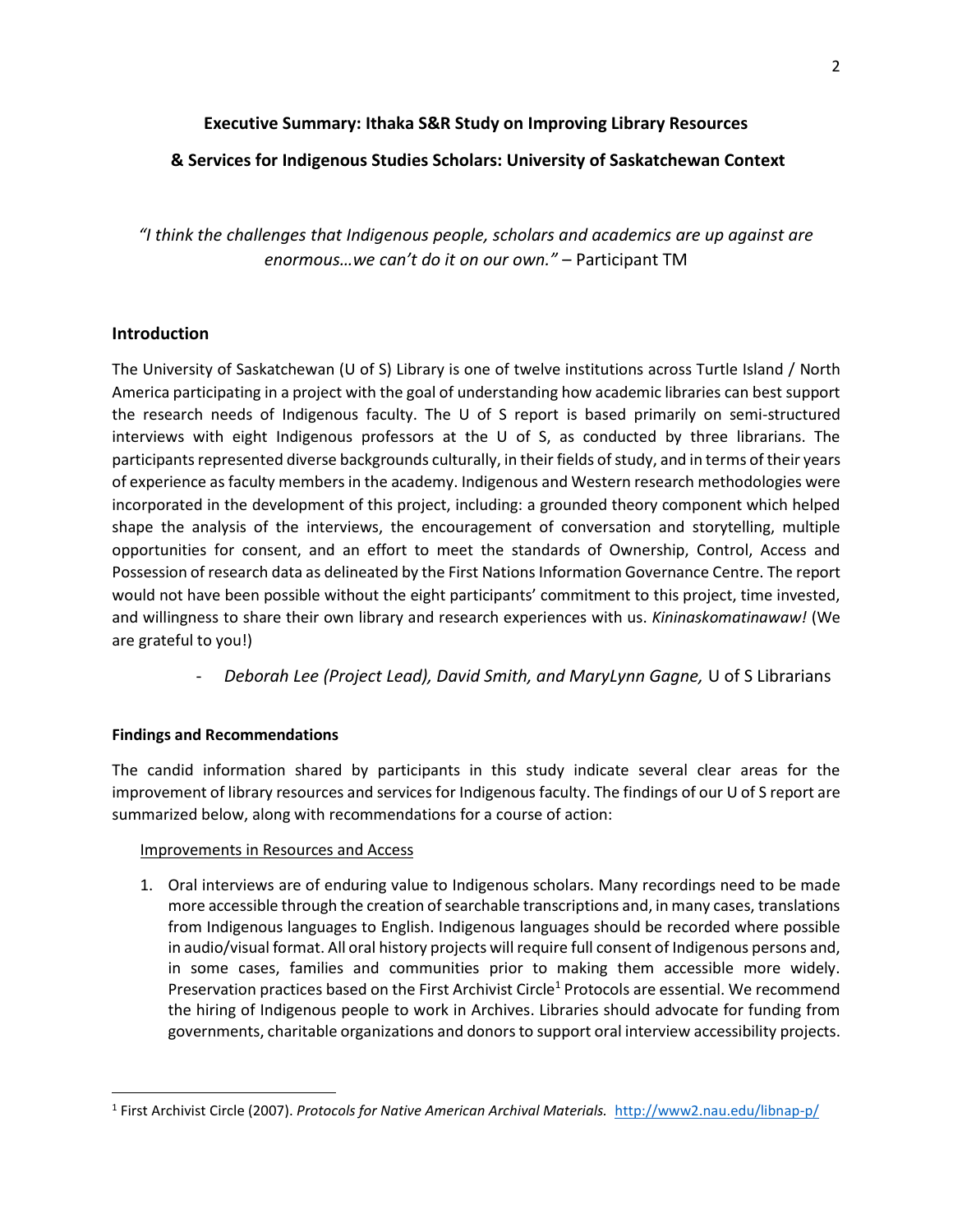- 2. Improved and appropriate access to Indigenous archival materials through the creation of online finding aids and descriptions is needed to increase the discoverability of otherwise unknown collections related to Indigenous peoples. We also recommend the hiring of Indigenous students for working on finding aids and digitization projects.
- 3. Government documents (including reports on Indigenous health), as well as governmental and organizational policy papers, and grey literature about Indigenous peoples should be added to the Indigenous Studies Portal (iPortal), which is a U of S flagship decolonization initiative.
- 4. More Métis content is needed by scholars. These resources are difficult to find since not enough of the valuable resources out there have been published, digitized or placed online. Perhaps grey literature from Métis organizations could be sought out for either adding to the Library's print collection or for digitizing and adding to online collections, including the iPortal. It would also be an area where the Library could be a more active partner with the Internet Archive.

#### Improvement of Services

- 1. Subject headings for resources need to more accurately reflect Indigenous identities, cultures and terminology. Numerous symposiums on this matter are taking place across Canada and it would be helpful for the Library to build capacity to make progress in this area. It is recommended to plan for hiring an Indigenous metadata librarian (tenure track), as having this kind of expertise would also be critical for developing culturally significant digitization projectsinvolving Indigenous communities and materials. Doing so would also be a first for an academic library in Canada.
- 2. GIS and Data expertise and support from the Library would be very helpful to Indigenous scholars in multiple fields. Training sessions for Indigenous faculty on how to compile and interpret statistics, especially from Statistics Canada, have been requested. A GIS/Data Librarian and support for this work across campus is needed on an ongoing basis.
- 3. Greater access to vendor-based databases is proposed for Indigenous community members. We should investigate and pursue similar arrangements to those made by the University of British Columbia (UBC) where Indigenous communities in BC are able to access Gale databases free of charge through the university library's website. Indigenous peoples and communities have a right to know about the research that has been conducted "on" them.
- 4. Offering interdisciplinary search sessions would be very helpful, given that the one science faculty participant in this study was unable to find social sciences resources.

### **Conclusion**

We hope that this report will shine light on some of the specific areas where the U of S Library, and presumably other academic libraries, can better support and meet the research needs of Indigenous faculty in terms of resources, services, and a reorientation away from those past library and archival practices that have made and continue to make up part of the dominant, colonizing culture.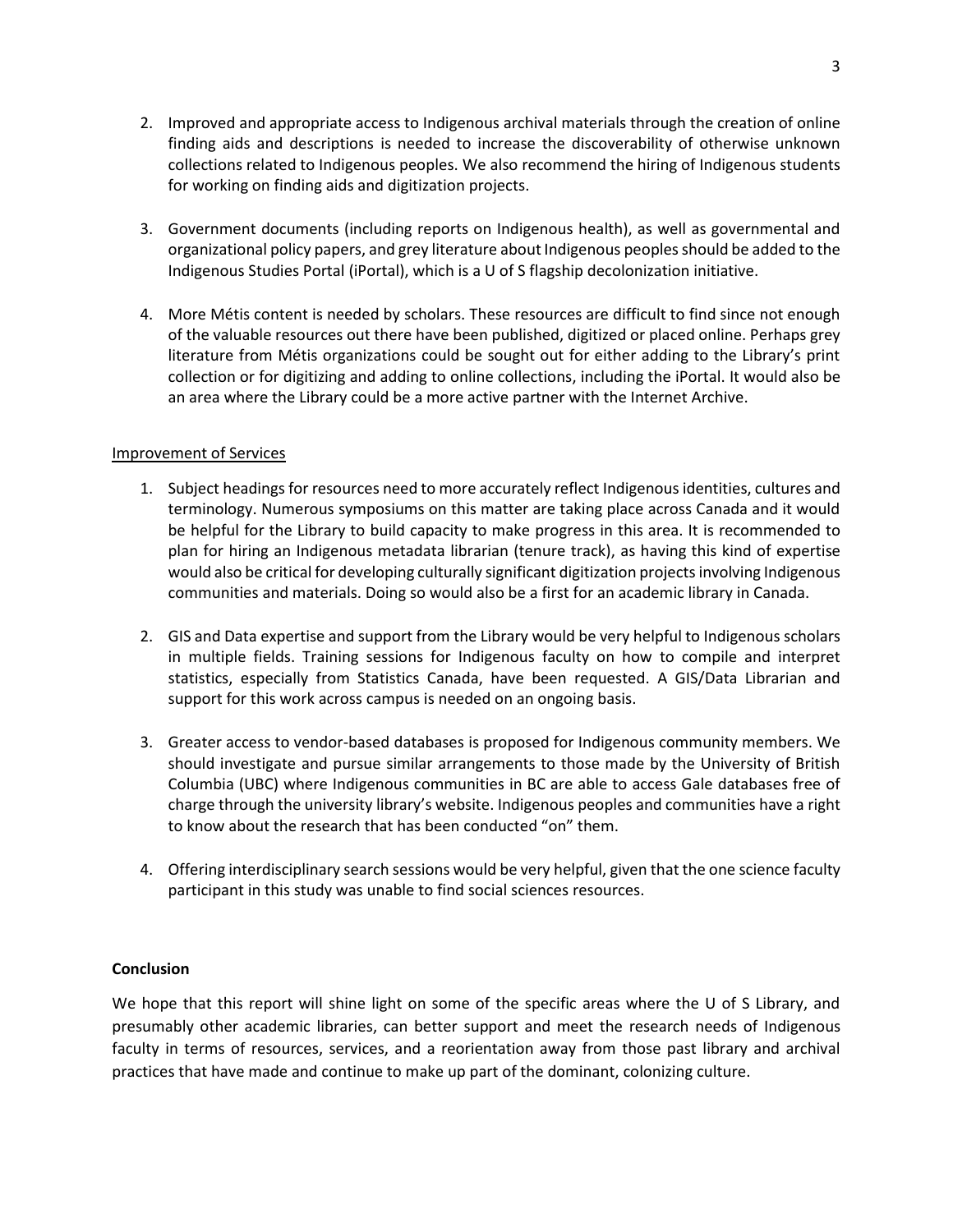#### **INTRODUCTION**

The U of S Library took part in an international qualitative research study / project. We are one of twelve institutions across Turtle Island / North America who have participated in this project which was coordinated by Ithaka S+R, a non-profit organization located in New York which conducts research on higher education practices. Our work began in late 2017 and was completed in the Fall of 2018. The goal of this research project is to determine how the Library at the U of S can best support the research needs of our Indigenous faculty. Three U of S librarians (Deborah Lee, MaryLynn Gagné, and David Smith) undertook semi-structured interviews with 8 Indigenous faculty members at the U of S. Although there are many more Indigenous faculty on this campus (many of whom were invited to participate), time constraints of both faculty and of the library research team to conduct a larger study meant that we settled for a smaller number of interviewees. Several other universities participating in the study have interviewed the same or a fewer number of participants. Note that there will be two sections to this report: one specific to library and archives related issues, the other speaks to other kinds of research related issues (that are less specific to libraries or archives but, overall, will inform Research Data Management principles and practices).

The eight interview audio recordings were transcribed by the Social Sciences Research Lab (SSRL) on the U of S campus. Following the receipt of these transcriptions, the three librarians requested that all participants review / make changes and approve their own transcript. We appreciate the time that the faculty members invested in this process. As each approved transcript was received, we began manually coding the 200+ pages of transcriptions in order to analyze the content of the interviews and prepare this report. Coding the interviews was an intensive and very time-consuming process and one where none of the librarian researchers had extensive experience in the past. However, we did have assistance in refining the definitions of the codes we created and used based on an article that was provided by another research team (Guest, McQueen & Namey, 2014). One of our librarians retired before the coding and report writing could be completed; however, she was again able to assist with some of this work at the end of the summer and into the fall.

The participants in the study represent diverse cultural backgrounds, fields of study, and years of career experience as faculty in the academy. Due to confidentiality concerns, we cannot name all of the cultural groups represented by the participants as some of these groups are quite distinctive and specifying their cultural affiliation might breach the anonymity of individual participants. (It is interesting to note that only one participant wished to waive confidentiality and wanted to have her comments attributed to her.) However, we can say that there are Cree (Nehiyaw), Métis (Michif), Mi'kmaq and other Algonquian and Athabaskan peoples represented. Half of the participants were from the College of Arts and Science (including one science faculty member) and the other half were from the College of Education.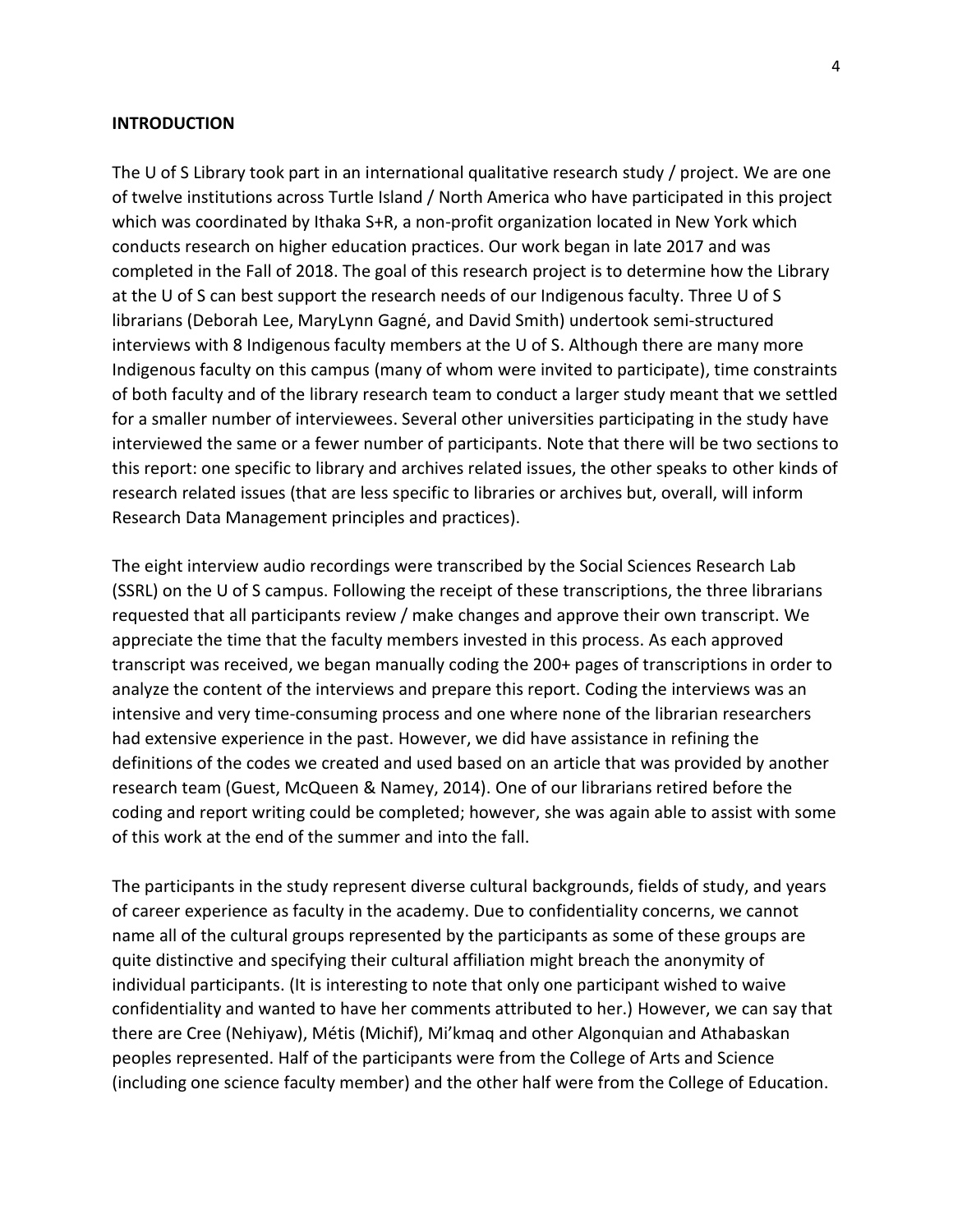Five of the participants were untenured (with one brand new faculty member who had just completed their Ph.D.), three were tenured, with one being a Full Professor.

We are very appreciative of the time (and it was substantial) that the participants took to share their library and research experiences with us. They were also responsible for reviewing the draft report to ensure that their specific thoughts and experiences have been accurately and respectfully transmitted through this report. Without their commitment of time to this project, there would be no report.

*Kininaskomatinawaw!* We are grateful to you!

### **Methodologies Used for this Research Project**

The Ithaka S+R Senior Researcher, Danielle Cooper, and Deborah Lee, U of S librarian, prepared the Project Guide, in terms of specifics related to Ethics Review, Participant Consent, Interview Schedule, etc. for all twelve research sites participating in the Ithaka Indigenous Studies project across North America. Indigenous and Western research methodologies were incorporated into the Research Guide. For instance, we used a grounded theory component that influenced the development of the semi-structured interview questionnaire and the analysis of the recorded interview transcripts. However, Indigenous research methodologies also influenced the research process. For instance, we requested consent of the participants many times, such as prior to conducting the interviews (especially to determine their wish to be identified by name or their right to be anonymous); again when the transcripts were ready, the participants had the opportunity to review and revise them; and also when a draft report was done, so that participants could review and revise the interpretations and paraphrased passages made by the researchers of their quotes and comments during their interviews.

We also encouraged storytelling by the participants by asking questions such as "Can you tell a story about your first experience…?" or "What was most rewarding for you when…?". We also recognized the protocol of gifting the participants, where each of the participants was gifted by their respective interviewer. In addition, we provided each participant a copy of their recorded oral interview downloaded onto a USB stick. In this way, the participants always have the opportunity to refer back to their original interview; this practice supports the research data protocols of Indigenous communities who want Ownership, Control, Access and Possession (OCAP) of their research data (First Nations Information Governance Centre, 2014). And lastly, each of the 12 research sites involved in this project across Turtle Island is responsible for writing their final reports, which are then provided to Ithaka S+R. They will then be responsible for writing the Executive Summary and compiling information from all research sites into one Final Report. This process is different from past Ithaka projects involving other disciplines, where research sites provided Ithaka with the individual transcripts of participant interviews.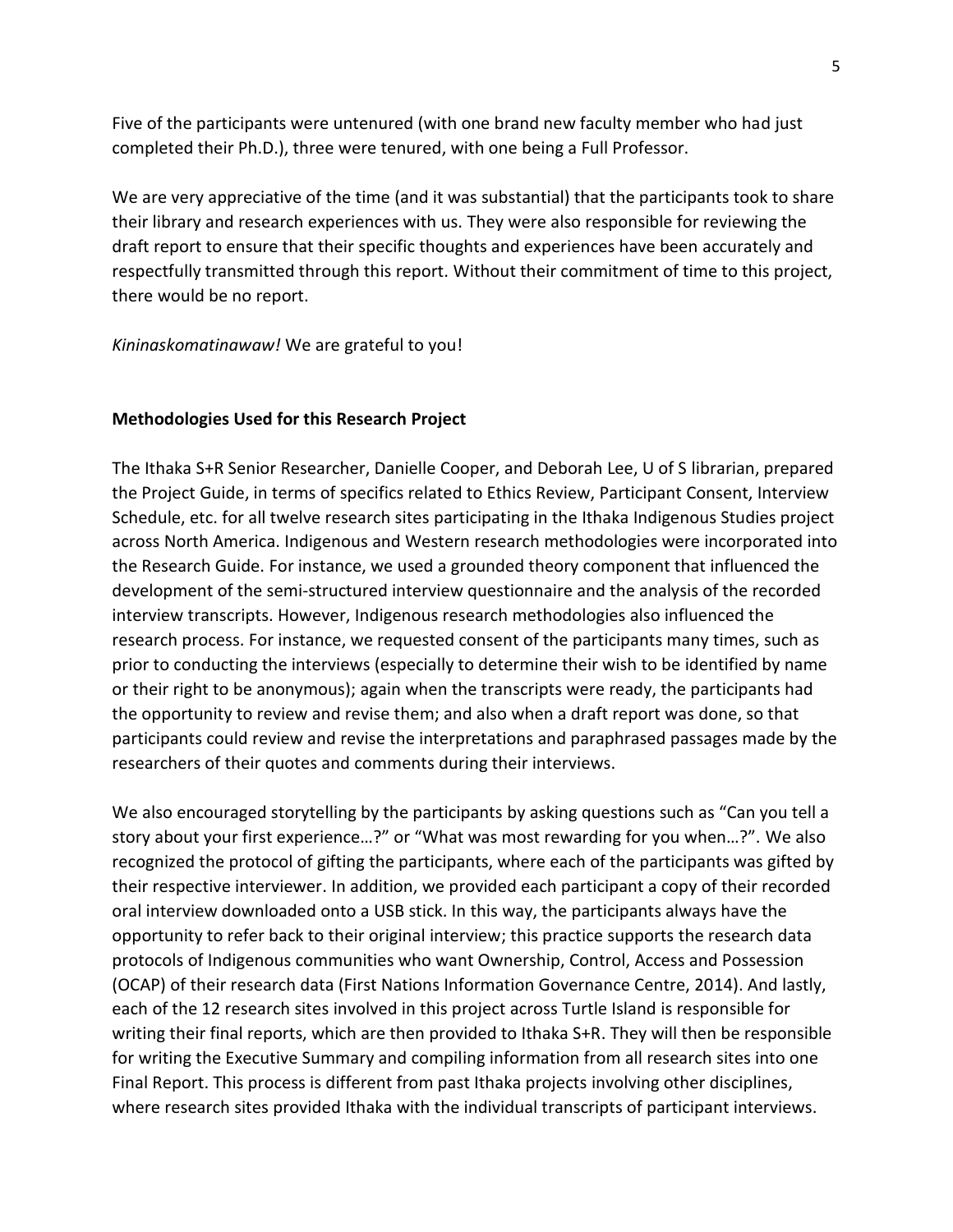6

This difference in process was negotiated between Ithaka S+R and Deborah Lee, U of S, in order that the information provided by the participants during the interviews was not misinterpreted or taken out of context by those external to each of the participant's academic institutions.

### **FINDINGS: Part 1: Library and Archives Related**

#### **Research Resources Used by Faculty**

Our faculty / participants have used and continue to use a wide range of research resources, including those offered by the Library. It is interesting to note that they do not use LC subject headings when searching in the Library catalog; instead, they usually search by title because they have already heard ahead of time of a specific title that they are looking for. If the title search does not work, then they will do an author search. If they are looking for an item for which they do not know the title or the author, some participants will do an iPortal search. Also, some participants will frequent bookstores to locate new resources as purchasing the books is viewed as a more timely option than waiting for these new resources to appear on library shelves. Or, they will find out about new resources when networking at conferences or through social media. There were also participants who stated that they would use archives more if there were translations and transcriptions done of the recordings (PTM). Many also use federal government information, particularly aggregate data collections that you need to request but which are already compiled for you (PKG). Sometimes, a faculty member will ask (or have asked) for research help from people they know, such as their doctoral research supervisor, a family member (with extensive archival research experience) or a graduate student, in addition to asking a librarian (M. Battiste). This participant knows that she is missing out on some information / or research resources because she does not search databases and is okay with that; the reason she does not search databases is because the databases and their content are seen to be too overwhelming.

#### **Primary Sources**

Almost all of our participants spoke to the importance of researching archival documents and other primary sources. One participant stated: "Archival sources help to answer communitybased questions about why things are the way they are. Sharing photos and trading post journals with the community gives them the chance to engage and participate" (PLJ). Another participant stated that archival information was profoundly important for their doctoral research because the historic Jesuit journals content held appropriation of Indigenous hieroglyphs and symbols to teach their Catechism and was proof that her people had their own system of communicating, writing and thinking that the Europeans drew upon and not the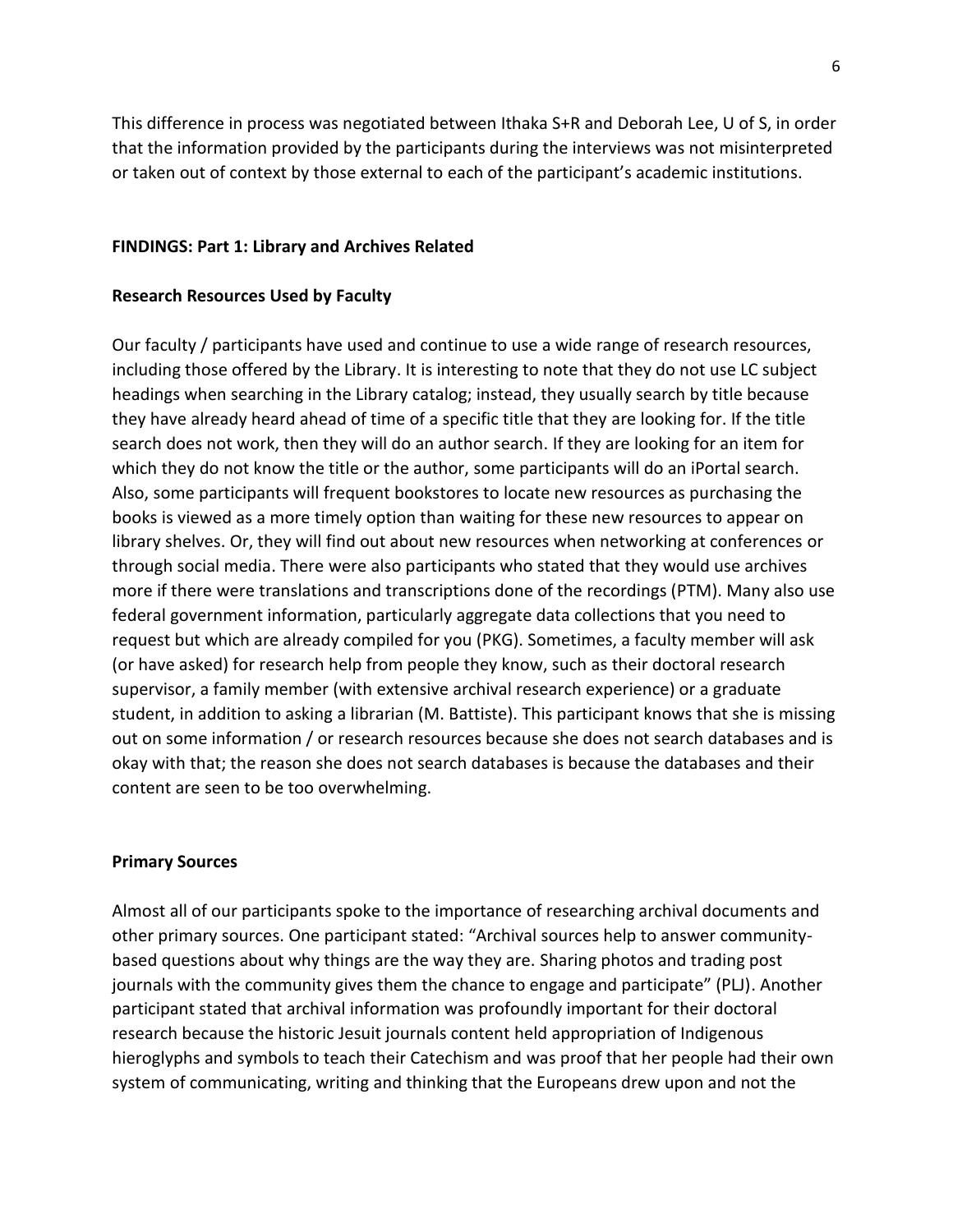reverse. This archival material was evidence of how Europeans used the Doctrine of Discovery for their own gains (M. Battiste).

A long list of archival institutions were mentioned, not just our own university archives (including online materials through the iPortal and the Northern Research Portal), but also other university and provincial archives, the Hudson Bay Company archives, the Glenbow Museum, a map room, and the communities themselves. Types of sources used include photos, biographies, trading post journals, handwritten correspondence, oral histories, journals of the Jesuit missionaries, and radio interviews. The science participant indicated that they use a lot of original scientific research studies, which are considered primary documents in their field (PSJ). One participant also stated that she uses artwork by Indigenous people from the communities, such as paintings, poetry and storytelling: "We need that because it's a live thing" (PMT).

# **Secondary Sources**

Of course, there were many secondary sources utilized by the participants, such as Indigenousfocused academic journals (one participant goes directly to the journals rather than finding content indexed in databases). Faculty are keen to read books written by Indigenous authors including works:

- with a political focus,
- with an historical focus and incorporate archival research findings,
- dealing with early democracy such as the Blackfoot and Iroquoian Confederacies,
- about Indigenous research methodologies.

In addition, one faculty member seeks out anthropological works where the authors have demonstrated their understanding of Indigenous knowledge but in order to do so, these authors have had to reconcile their prior misunderstandings of Indigenous knowledge (PMT).

Our participants were also interested in documentary films, popular media, news websites and newspapers, social media (as mentioned earlier, and particularly "Native Twitter" to find out about new books and journal articles), bibliographies, and Indigenous organizations research documents (grey literature). One participant uses Google Books for finding citations (PGG).

# **Databases**

Most participants used databases on a regular basis, including Google Scholar (and its alerts system), JSTOR, Google Earth, Web of Science, SCOPUS (searching by author and keyword), science databases for genetic data, and ERIC (Education) but no longer uses this latter database due to its American-centric content (M. Battiste).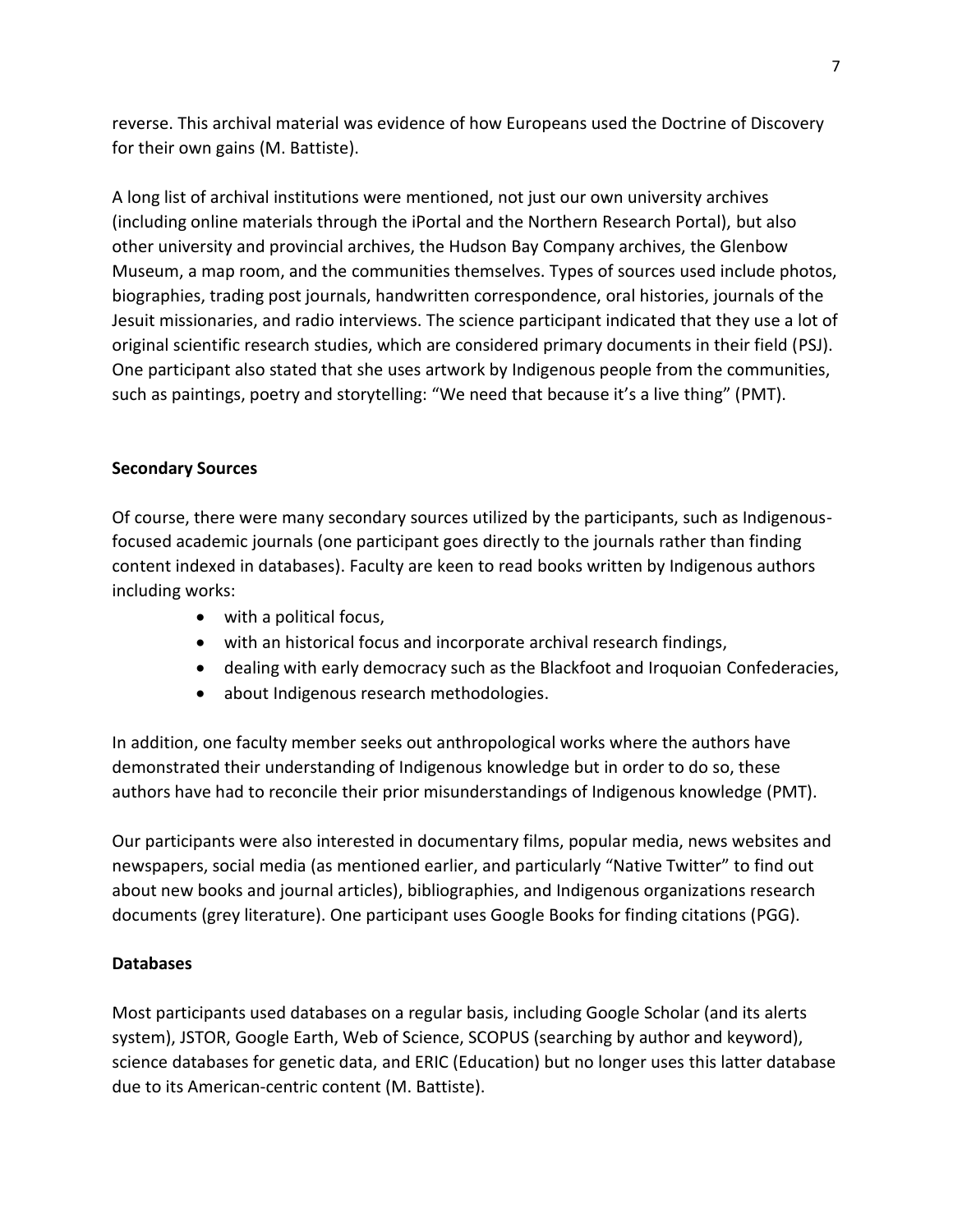### **Government Resources & Websites**

Participants primarily used the Dept. of Indian Affairs Annual Reports online and, in the past, the CD-ROM format), the Royal Commission on Aboriginal Peoples (RCAP) Report (in print format), Agriculture Canada, various federal government libraries, legislative proceedings, and information from many federal departments such as Statistics Canada, Health Canada, Environment Canada (for climate information), and federal government agencies and councils reports (also considered to be grey literature). One participant mentioned using government reports from four different countries: Canada, Australia, New Zealand and the U.S. (M. Battiste).

### **The Indigenous Studies Portal**

The primary reasons provided for using the iPortal were that it contains many Indigenous authors' works brought together in one place and that it includes many reports and other types of grey literature documents published by Indigenous organizations (PKG). Another participant stated that he uses the iPortal for subject searches when he does not know the author or title (PLJ). He discovered the iPortal a while ago through Google searching.

#### **Interlibrary Loan (ILL)**

Two participants stated they were quite happy with the ILL services offered by the Library, that they were quite fast.

#### **Library Catalogs**

Many participants talked about using the Library catalog, but not usually as their first choice. One participant mentioned that he used library catalogs and federated search options (i.e. Primo) from several different academic institutions where he had either attended or worked (PLJ). Another participant compared using the catalog to shopping, because it was a rare thing for her to have the time to shop in the Library catalog, usually only in the summer.

## **Other Resources**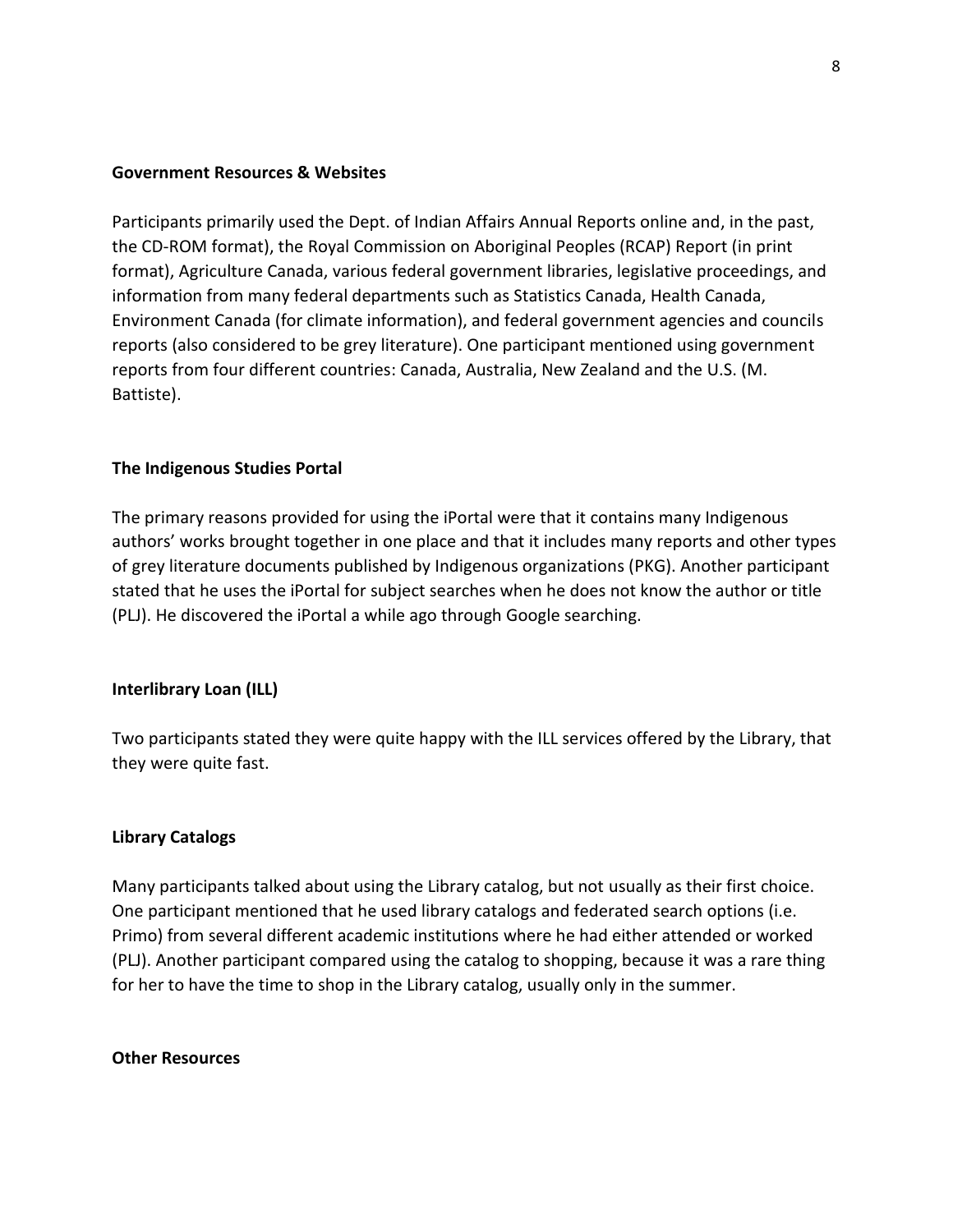A few participants mentioned other kinds of resources used, such as community resources. Examples include: band websites and band research information obtained via the First Nations Governance Information Centre, the AFN website, and a community's FB page (PKG). One participant, however, was not a fan of social media:

"There are things in there that are not useful, such as gossip… You can get the message out but I'd prefer if it was a network system, not FaceBook…I still prefer 'talking to me', or 'texting me' or we meet together because that's where you can really [connect]….I go home a lot and there I do visit because I think it's a traditional part of you that you should not be letting go of…[it's going back to the ways of our ancestors], people visited a lot. And it's a way of maintaining your connections with family and friends that the whole world is not going to know about it tomorrow" (PKG).

## **Current Gaps in Library Resources and Services for Indigenous Studies Scholars**

Keeping in mind the research resources that the participants use in libraries, we will take this opportunity to focus on what our faculty want more of, or what they have asked to see improved in the Library. Again, there is a range of suggestions. However, it is important to keep in mind that sometimes resources are lacking because this material has not been published to a large extent. In this case, people need to do the research (including archival) so that more of this content can be made available. Unfortunately, someone working on a thesis or dissertation may find themselves in a Catch-22 situation, where they need research resources to support their original thesis but, in many cases, the graduate student may have to really dig to find this material because much of what they need will not yet be published. But once they complete their dissertation / thesis, it adds to that sparse body of literature on the subject, little by little. In addition, another difficulty that is encountered by the participants is the instability of online governmental and organizational reports; these documents can disappear without notice, change URL's and be deleted completely (particularly if an Indigenous organization loses its funding and is shut down, including its website). Many of the participants asked how the Library could help in this regard.

The following are some **resources** that our faculty would like *more* of:

- Indigenous research methodologies resources (such as protocols for working ethically with Indigenous peoples)
- Archival resources related to Indigenous peoples (such as Indian Affairs documents beyond the Annual Reports; LAC RG-10 and RG-15 microfilms digitized more frequently; and the delivery of training sessions related to finding and using what is available. Also, an increased number of finding aids, particularly ones that are done well). One participant stated: "Searchable archival transcripts would save a lot of time!" (PGG). He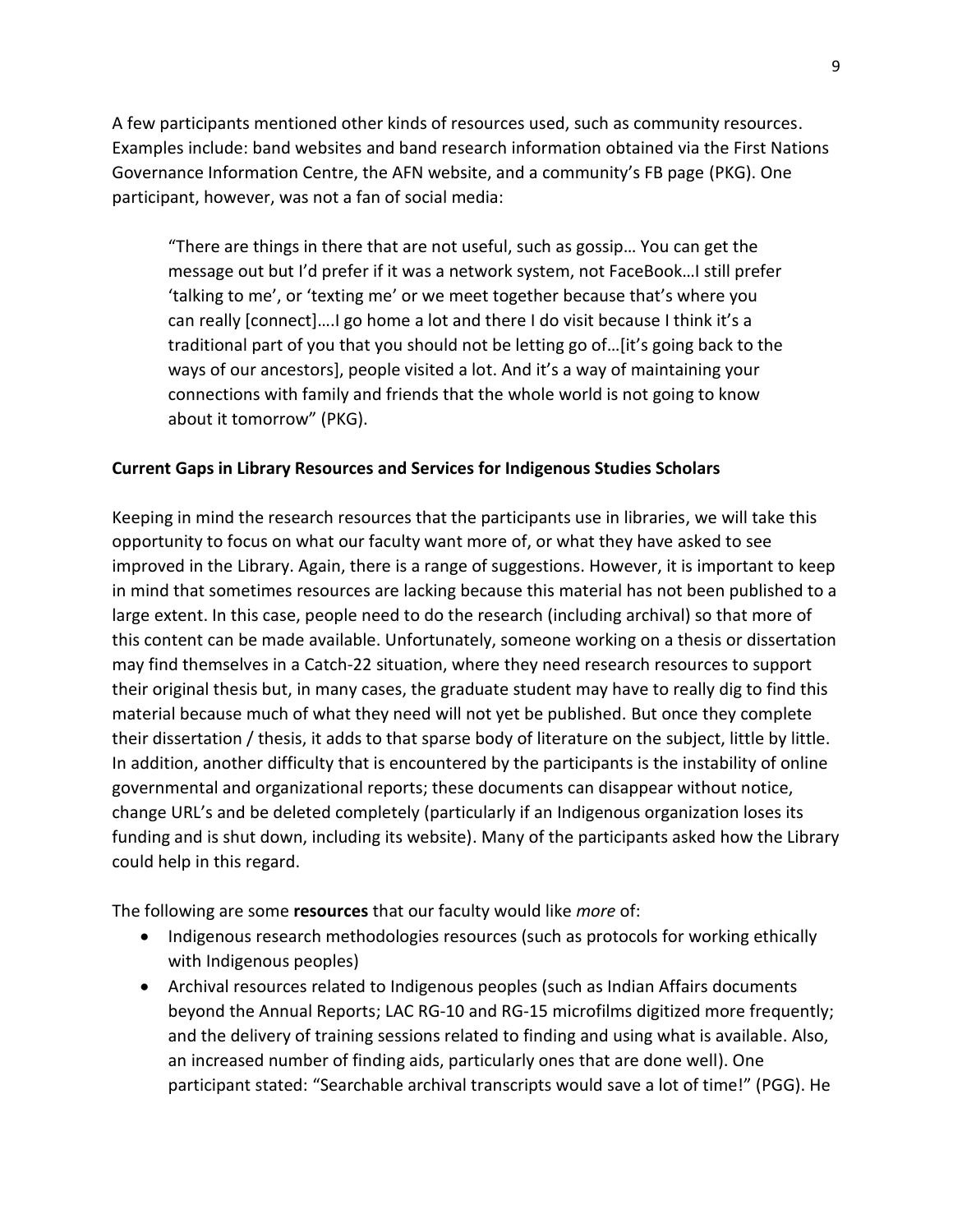would also like to see a go-to site for online archives in North America. Also requested were "keyword searchable historical newspapers". Another participant suggested digitizing archival finding aids to make them more accessible (M. Battiste).

- Métis content, including reports and other grey literature prepared by the Métis Nation; provincial government statistics related to Métis people, and links to online lectures by and interviews with Métis peoples (such as those located on YouTube)
- Oral histories / interviews of Indigenous peoples (in both transcription and oral forms) and the creation of a directory for them to make them more easily findable and searchable. Related to this is a request to have translations and transcriptions of recordings of Elders (PTM). One participant stated that she would like to find more oral traditions and more oral knowledge in libraries. She thinks the Library should make it a priority to increase access to oral histories and she would "not mind" participating in the development of any projects related to making more oral histories available (PMT, p. 13). All the books in her first library were from the Western knowledge perspective and were categorized using the Western system.

"Oral tradition is about listening and the capacity to store that in your head. If you're coming from an oral tradition and you're in a library, it's not going to make sense to you how you find this stuff" (PMT).

Another stated that there are oral histories that exist in communities and in their schools and she wanted these to be published. She also provided an in-depth critique about the lack of published oral histories:

"Libraries can't keep up with providing access to culturally rich content, oral histories, that have never made it to a published state. There is a lack of access to personal narratives that would provide a culturally rich, livedexperience. [Most of] what does get published does not describe a culturally rich lived-experience. [In most cases] people who have been published, they're trying to understand that lived-experience but they haven't lived it. The published work does not come from…growing up like that. This is the heavylifting research that needs to be published. The kind of research that comes from looking at the community's political, economic and cultural background before going into that community, so that when you're doing that research, you're respectful of that community. People writing without that experience write peripherally" (PKG).

• Critical race theory materials: "Through challenging racism, we will be able to privilege Indigenous systems more in the academy" (PIR)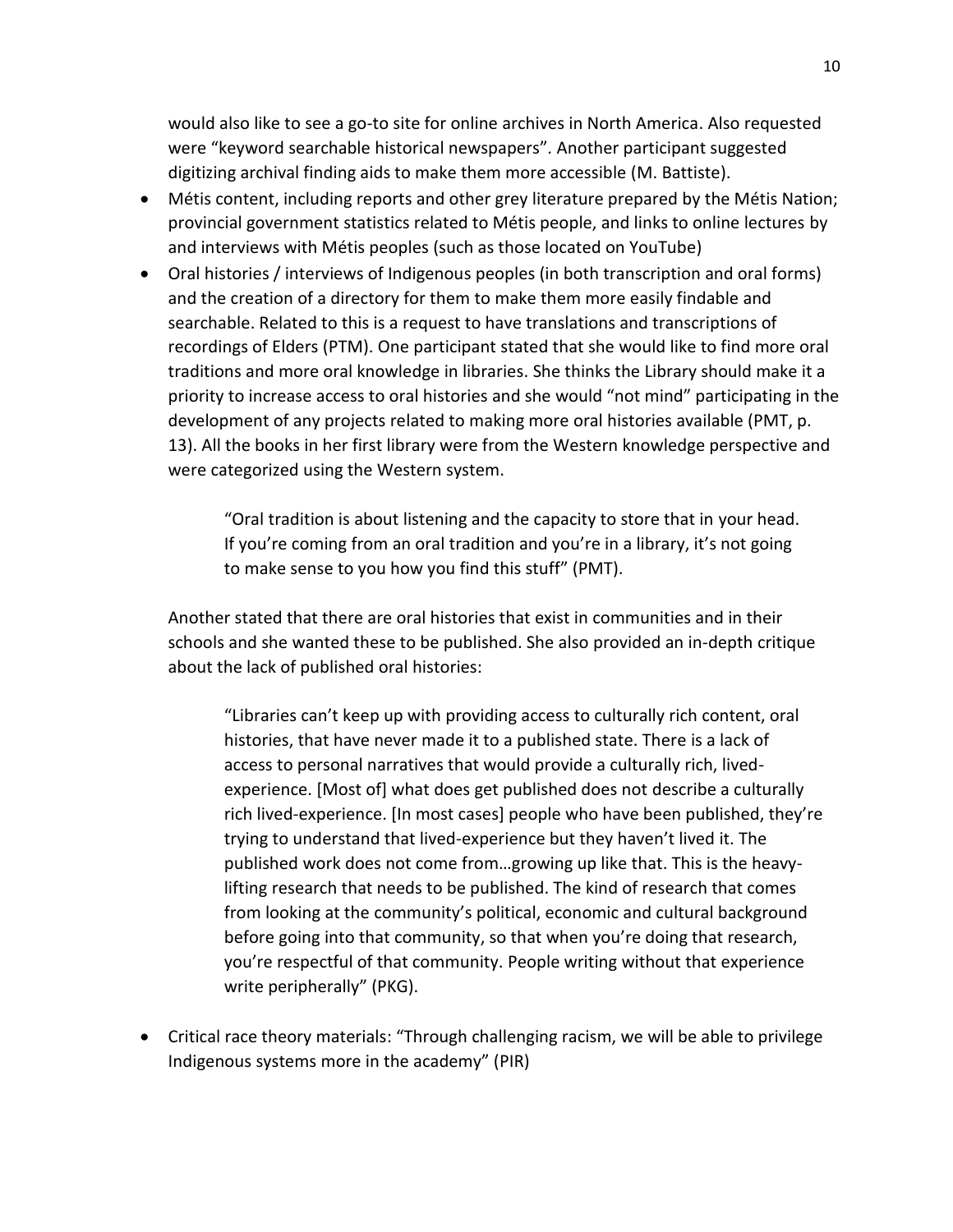- Historical information (such as scientific survey data) collected or held by federal government departments related to First Nation reserves and communities (PSJ)
- Easier access to genealogical records (including cemetery and burial records) as this would provide insight into kinship systems that were utilized in the past (PKG)
- Curriculum / classroom resources for Indigenous education
- Traditional knowledge resources, specifically on traditionally prescribed burning of grasslands (PSJ)
- Governmental and organizational policy papers (both historical and contemporary) are needed (PIR & PKG). Also, grey literature publications from the Canadian Council on Learning (M. Battiste)
- The iPortal needs to make Indigenous health reports and grey literature more available (PKG).

# **Service Gaps**

Many participants stated the need for a way to keep updated about current resources. Currently, they are finding out about new books through various means, including through browsing in-person at bookstores; online via Amazon and Google searches; word-of-mouth and going to conferences; as well as through social media (Indigenous Twitter is used extensively by several participants). One participant specifically stated that she sees Amazon as a useful way to find current resources (PIR). Two participants also stated that they learn about new resources through the peer review process (PGG & PIR).

The science scholar indicated a need to be more familiar with how to search for qualitative research resources in the social sciences (PSJ): Even though she was provided with the title and author of a specific article (by a social sciences colleague), she expressed concern about her lack of training in this regard: "I couldn't find that article to save my life!"

One participant would like to have a Library information session on Open Access publishing (PTM) and another would like to learn more about copyright (PKG), particularly permissions needed to use archival photographs in publications.

Several participants indicated a need for services from a Data / GIS Librarian (this position was not in place at the time of the interviews). A librarian with this expertise could help with the following requests / needs:

- Offering sessions to help Indigenous faculty access data from Statistics Canada, as well as to learn how to compile this data. (PKG).
- A database of historical maps that is being created by a retired science professor requires some assistance with categorizing and describing this collection (PSJ).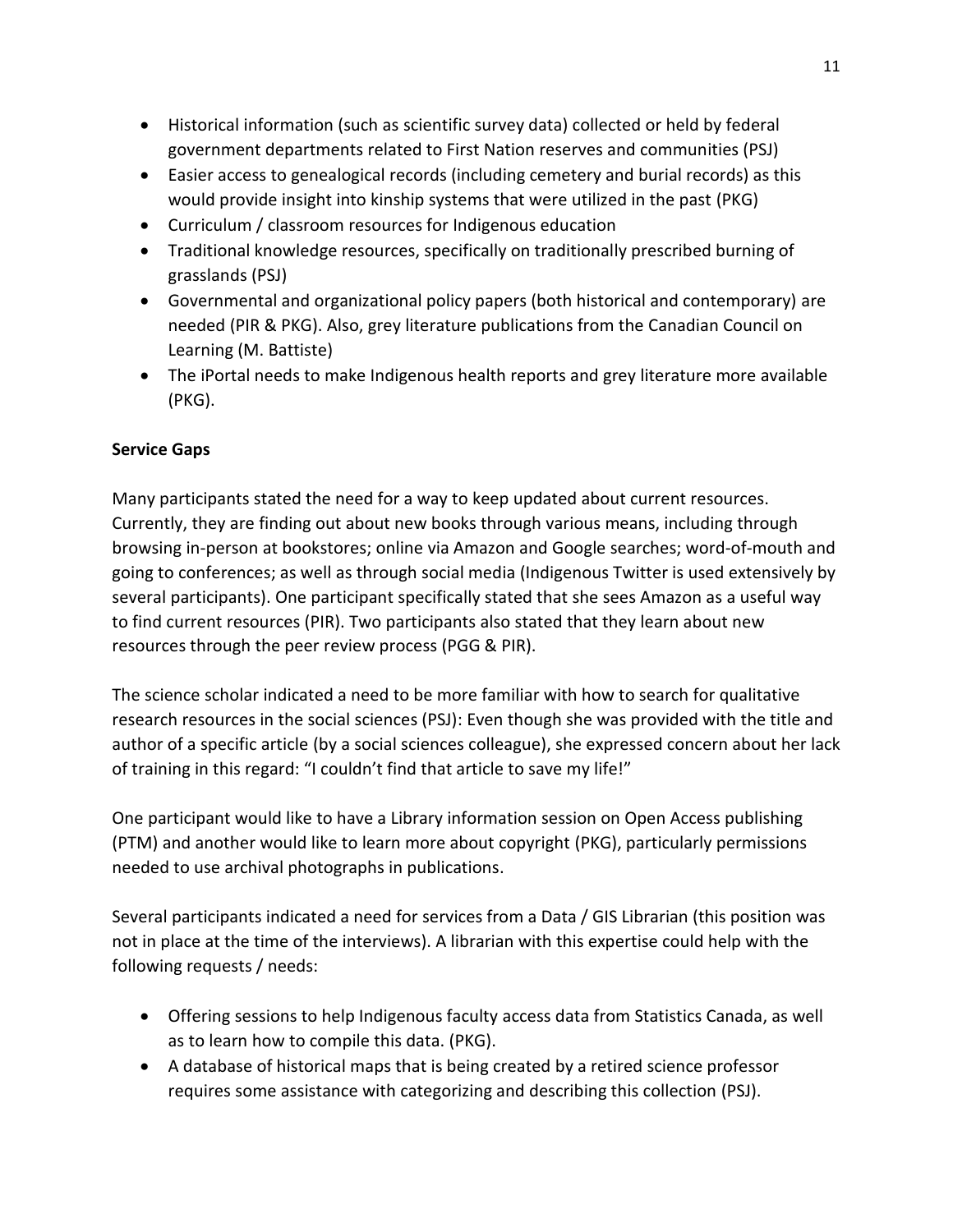- Creating interactive maps that include videos of Elders speaking about plant use. It could be online for certain audiences. There is excitement about this type of resource tempered by concerns about access, security, permissions, etc. It would have to be done with direction from the community in question (PSJ). The scholar recognizes a need to partner with people who have geo-spatial / technical expertise. Such a partner would need to make the data available in different ways, i.e. for the community's use and for public use (PSJ).
- Having assistance from a librarian with GIS expertise would be essential for winning grants and producing a final product (PGG.) In addition, he has already contacted the Library to see if it could house his geospatial data. The biggest support that he could receive from the Library would be to have assistance from a geospatial librarian and a way to store his data.
- Training or efficient assistance in using aerial imaging; using this type of resource is time-consuming and would be used more if this scholar had more time (PSJ).

Another participant indicated a need for a workshop taught by an Indigenous scholar specifically to teach data analysis from an Indigenous perspective. Although this is not likely something the Library could do, it may be possible to partner with other groups on campus to help make it happen as it is likely that several Indigenous faculty members would be interested in this kind of support.

## **Community Members' Lack of Access to Library Resources:**

There were two participants who expressed concern about the lack of access to Library resources that community members experience. The first stated:

"Some community members feel shut out of the university because they need a Library card to access library resources. The Library is seen as an elitist system with barriers" (M. Battiste).

And the second stated: "I think sharing the information is important so you don't have to be wealthy or part of a university to access it." (PTM)

One participant advocated for improving access to community members through open access publishing: "Open access is a good thing for Indigenous communities because there is no pay wall or barrier. If communities contribute their time [to the research], they need to see the results" (PGG).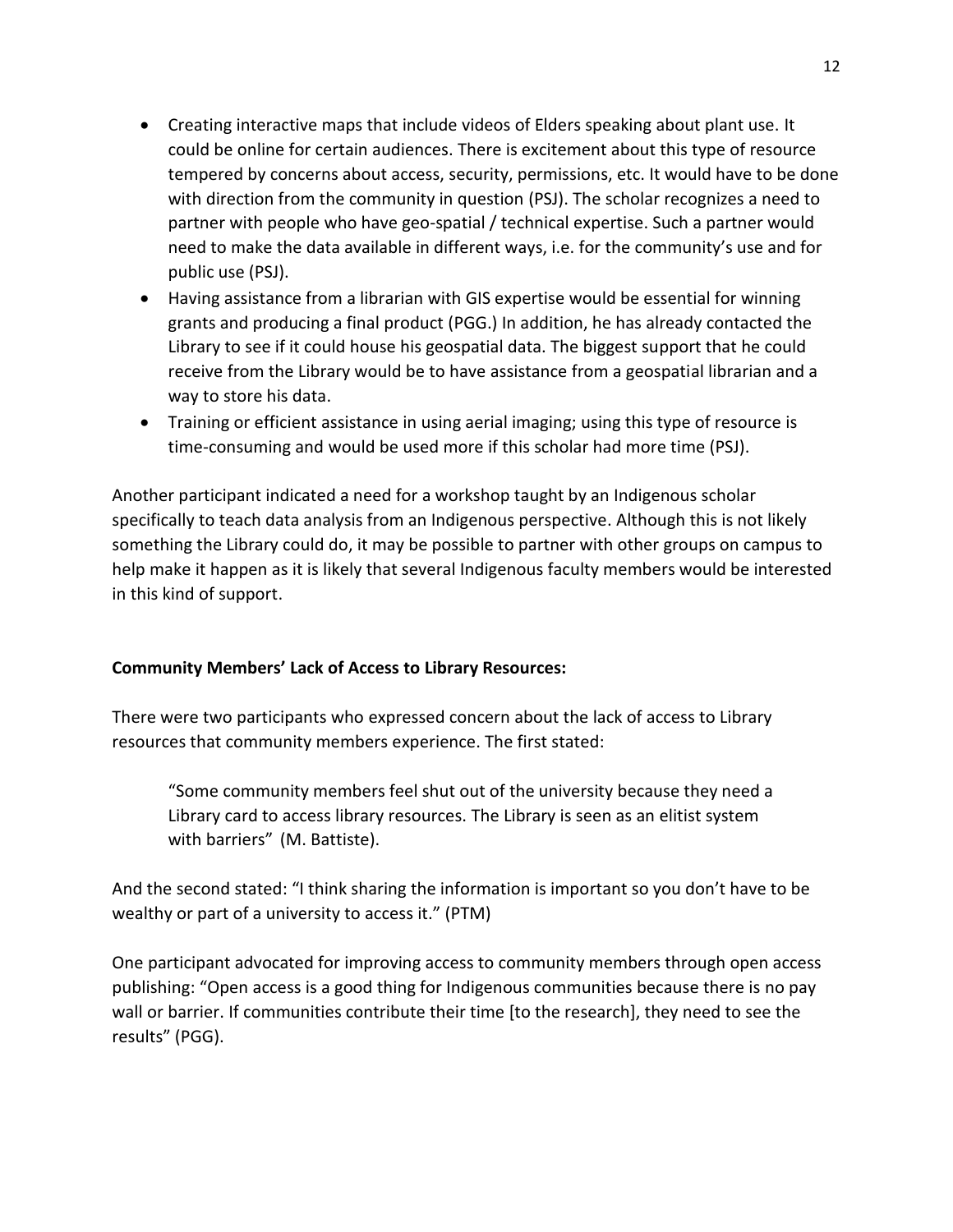## **Specialized Service Gaps: Classification, Subject Headings & Cataloguing Issues**

About half of the participants were impacted by metadata-related issues. In some cases, this issue was raised indirectly via the identification of many other ways of becoming informed of new research resources. These include how our scholars were going to bookstores and other places to find them. For example, one participant stated that searching online in Amazon was faster than searching the Library catalog. Also, this participant was concerned that the academy uses disrespectful terminology, such as "Folklore", to describe Indigenous Knowledge, which is problematic for Indigenous Studies: "Stories are considered folklore rather than legitimate or valid knowledge". This extends to the use of the Folklore subject heading in LC.

Another participant wanted more distinction within certain tribal group names; for example, instead of just using "Cree" as a subject heading, it should be broken down into more specific headings such as Plains Cree or Woodland Cree, as each group has distinct types of knowledges. This was elaborated with the explanation that a people's worldview is determined by their geography:

"Temperature creates different ways of life; it's land driven…People oversimplify knowledge when distinctions in type of knowledge are not made" (PKG).

She also prefers the term "traditional knowledge" to Indigenous knowledge because traditional knowledge is specific to a particular group. She would like more differentiation between regional groups. Another term that is problematic is "governance". She prefers the term "the process of making decisions" or "decision-making process." She also prefers the term "local knowledge" because it includes language, ways of livelihood, and kinship.

Another participant stated that she finds it especially difficult to locate helpful resources in archival institutions:

"[The Archives] is a great mess; a sea of knowledge that is darkened by all the processes you have to undergo to know what's there. … That dark sea hasn't been catalogued yet" (M. Battiste).

This participant also went to great lengths to explain that categorizing knowledge is a subjective thing and that it depends on the person's world view. For example, one story she provided took place when she was doing her doctoral research years ago. Information that was important for her nation's treaties was uncategorized in boxes in the basement of the [provincial] Archives. It was not in the province's interests to publicize this material. Examples like this clearly illustrate that there is a need to decolonize archives. As an aside, Jennifer O'Neal, an Indigenous archivist has published an article on the right of Indigenous peoples to know about archives materials that are important to them (O'Neal, 2015).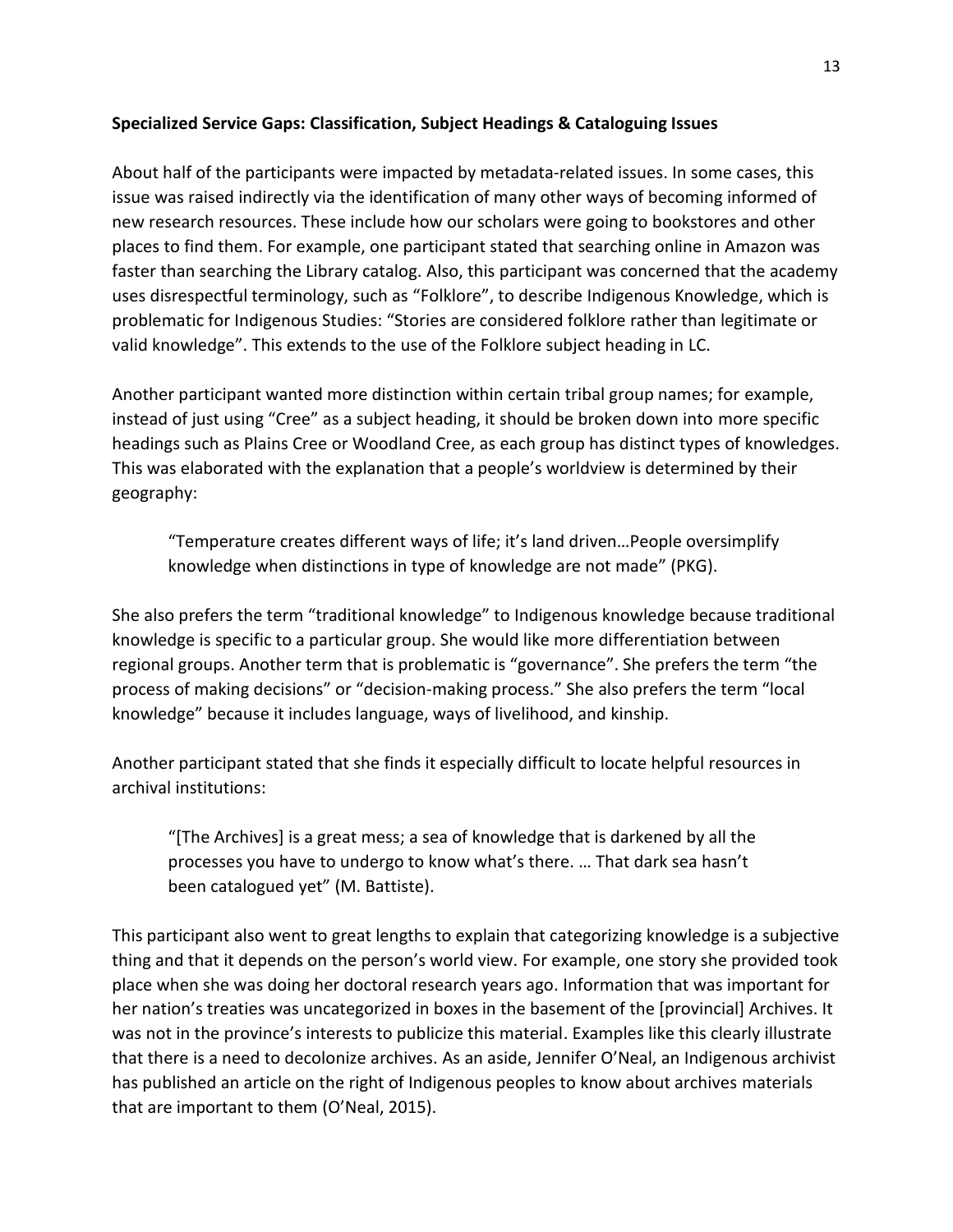Dr. Battiste also discussed problems with searching in the Library catalog. Titles in the catalog that start with an Indigenous language and have an English sub-title or translation are difficult to find. There is a need to find these resources more easily, so she usually just searches by the author's name instead if she knows it.

Lastly, another participant talked about the need to discourage pan-Indianism in subject headings, as many groups may be referred to under one problematic heading. She also spoke to the difficulty in making categorizations for people with a holistic world view:

"Indigenous communities have been categorized as part of quantitative research or qualitative knowledge but it kind of short cuts the larger picture of how Indigenous knowledge actually speaks to the Earth being part of the Universe. Some say it takes mathematical thinking to get to that point but that's not the case for Indigenous knowledge. They've been able to negotiate where in the universe we are set using spiritual aspects that are real…Using the terms qualitative or quantitative, that's just a trap for that limited way of thinking" (PMT).

## **Experiences with Librarians/Archivists**

Three interviewees briefly discussed their earliest experiences conducting research in an academic library. One scholar, whose parents were also academics, got off to an early start as a researcher and made use of an academic library for high school research projects (PGG). Another said their initial experience with librarians and library staff was positive and that this good impression has stayed with them since (PIR). A third interviewee said that their first undergrad experience was confusing and that they were unable to determine how to find a journal article in an academic library as a result (PLJ).

The value of working with librarians and archivists was discussed in some detail. One interviewee stated:

> "I appreciate the opportunity to be a participant and that there is interest by the Library in doing this research and in trying to support Indigenous scholars. I also really appreciate the support I've received any time I've gone to the Library…everybody I've interacted with has been really fantastic at helping out. It means a lot….I think the challenges that Indigenous people, scholars and academics are up against are enormous and we can't do it on our own. We have to have allies, we have to have advocates, and people to work with that we trust and that we can rely on. I appreciate everything that's been offered" (PTM).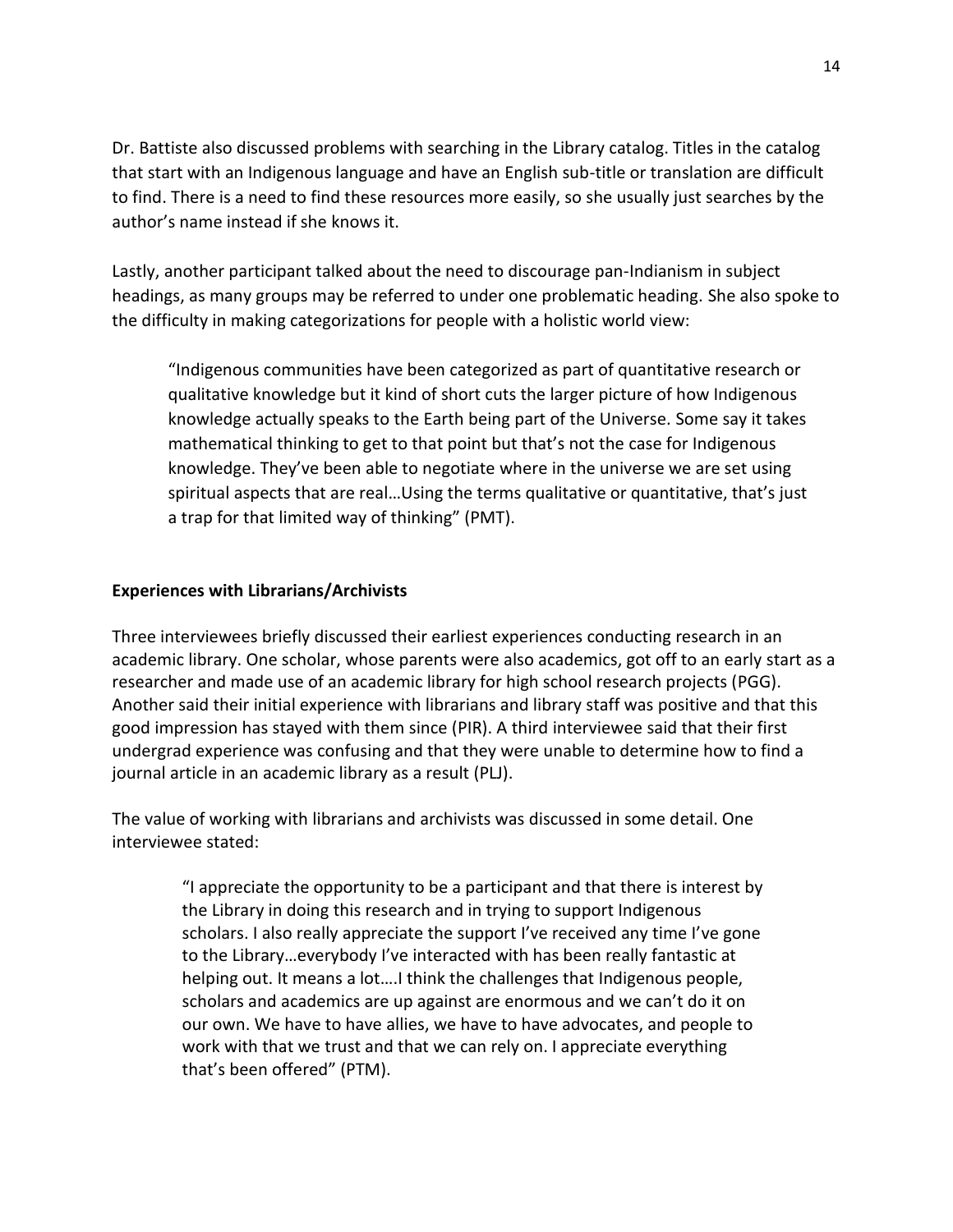This faculty member also expressed feeling some guilt about asking for too much help or about taking up a librarian's time. They were concerned that every Indigenous scholar might come seeking the librarian's help and thought it best to find a way to share some of that work without the librarian having to shoulder the full workload on their own.

One participant said that they built personal relationships with archivists and librarians in the same way that they would with Elders, key knowledge keepers, and community organizers (PGG). He said that archivists and librarians have the expertise needed to make materials findable using techniques such as multiple keywords and indicated that archivists helped him to find an amazing source that community members he is working with were interested in. This idea of valuing assistance from archivists was confirmed by another interviewee as well (PLJ).

The value of having librarians work with new researchers was also described. An interviewee stated that it would serve the institution well if librarians oriented new researchers to conducting research in the library. Librarians could explain how to go about conducting research, searching the proper search engines, navigating and researching in more depth in the appropriate places. She noted that while this is done in classrooms for courses it might also be done as part of research projects as well. Next time the scholar applies for a large grant, she is going to include a budget line item for this kind of librarian support. Help from a librarian would improve the overall project and head off the kind of problems that can develop when professors sometimes have to do database searching in place of a new scholar not trained fully enough in library research skills (PKG). This participant was referring to the need to update research skills particularly for mature students who come back to do their graduate degrees after working in the field for many years.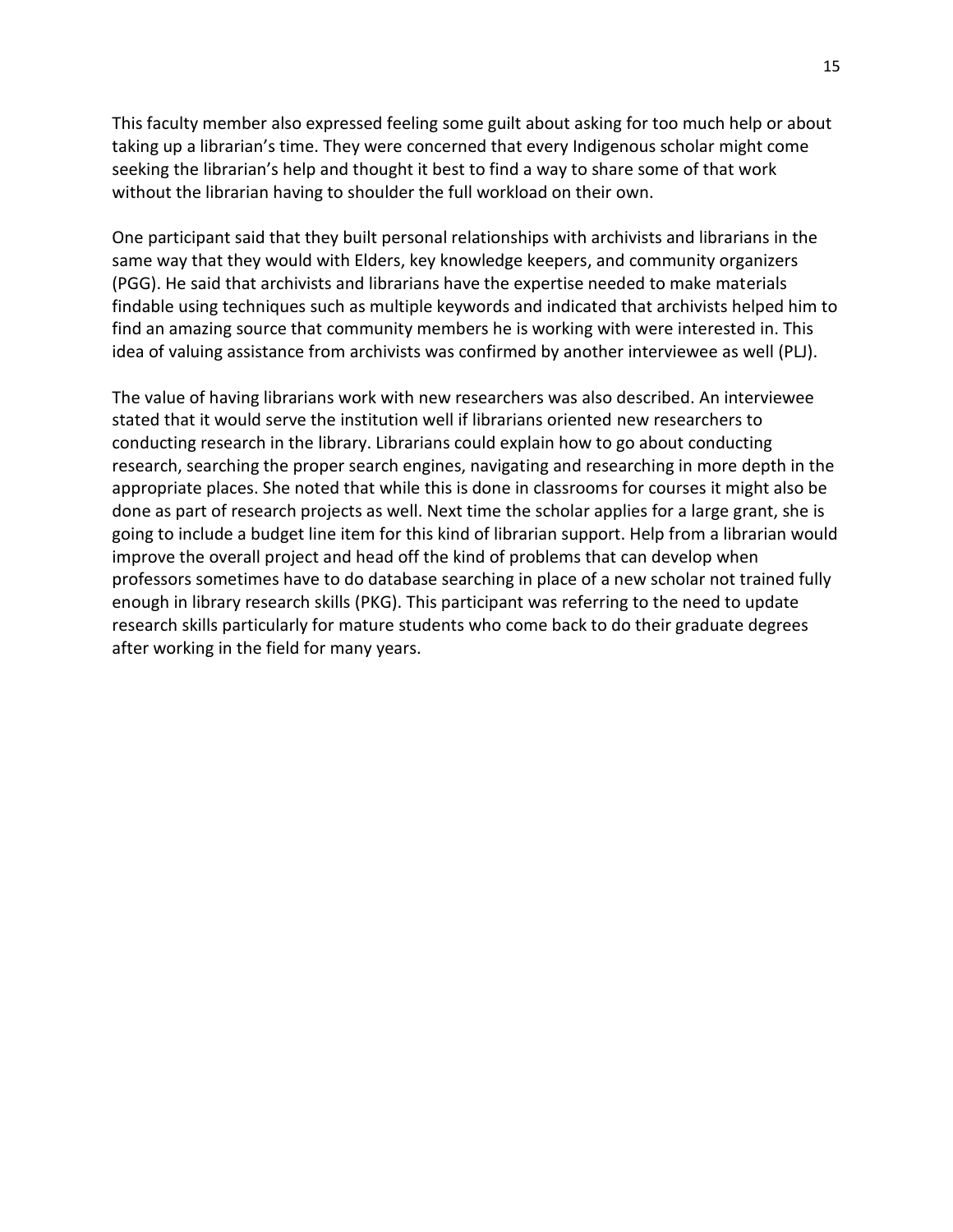## **FINDINGS: Part 2: Research Related Issues (including RDM)**

## **Introduction:**

This section of the report primarily deals with non-library related research activity experienced by Indigenous faculty. While the knowledge shared and included here may not seem related to the Library, it is especially helpful for understanding and providing context for the Library's role in the complex elements that guide Research Data Management (RDM), the appropriate collection, preservation, storage and use of research data as it pertains to Indigenous faculty and researchers. A discussion of RDM appears at the end of this section.

## **Barriers and Challenges to Conducting Research**

All of the interviewees had something to say about barriers and challenges to doing research and publishing. Some of the challenges concern the lack of value associated with relationship building processes and protocols that need to be respected when conducting research with Indigenous peoples. As one participant noted:

"[The biggest challenges] are the resistance you can come up with research ethics boards or supervisory committees who have a very Western sense of what academic research looks like…they're kind of closing the gate, just not respecting where you're coming from…this kind of work…it's just not valued to the same degree as other forms of research in tenure and promotion processes" (PTM).

The barrier to conducting research that was mentioned most frequently was time. A faculty member lamented that the biggest challenge to publishing is finding the time for it: "It's trying to find a way to balance the need to publish with also meeting the needs of the people I work with and I'm supposed to be serving" (PTM). One person mentioned that a granting agency used to have RTI's to buy out teaching time but that the Council does not offer this support anymore (PKG). The same scholar stated:

"There's a problem with [a granting council's] requirements. They might want big teams without knowing how those big teams are actually going to do anything effective….If you're a community-based researcher, meeting-the-need kind of person, that time you need to spend in the community is not recognized, it's not even appreciated".

Another professor described the challenge for those working toward achieving tenure. Community-engaged work, it was pointed out, does not fit well with tenure requirements. Therefore, some of the more meaningful, community-engaged work would have to wait until after a new faculty member is granted tenure (PGG).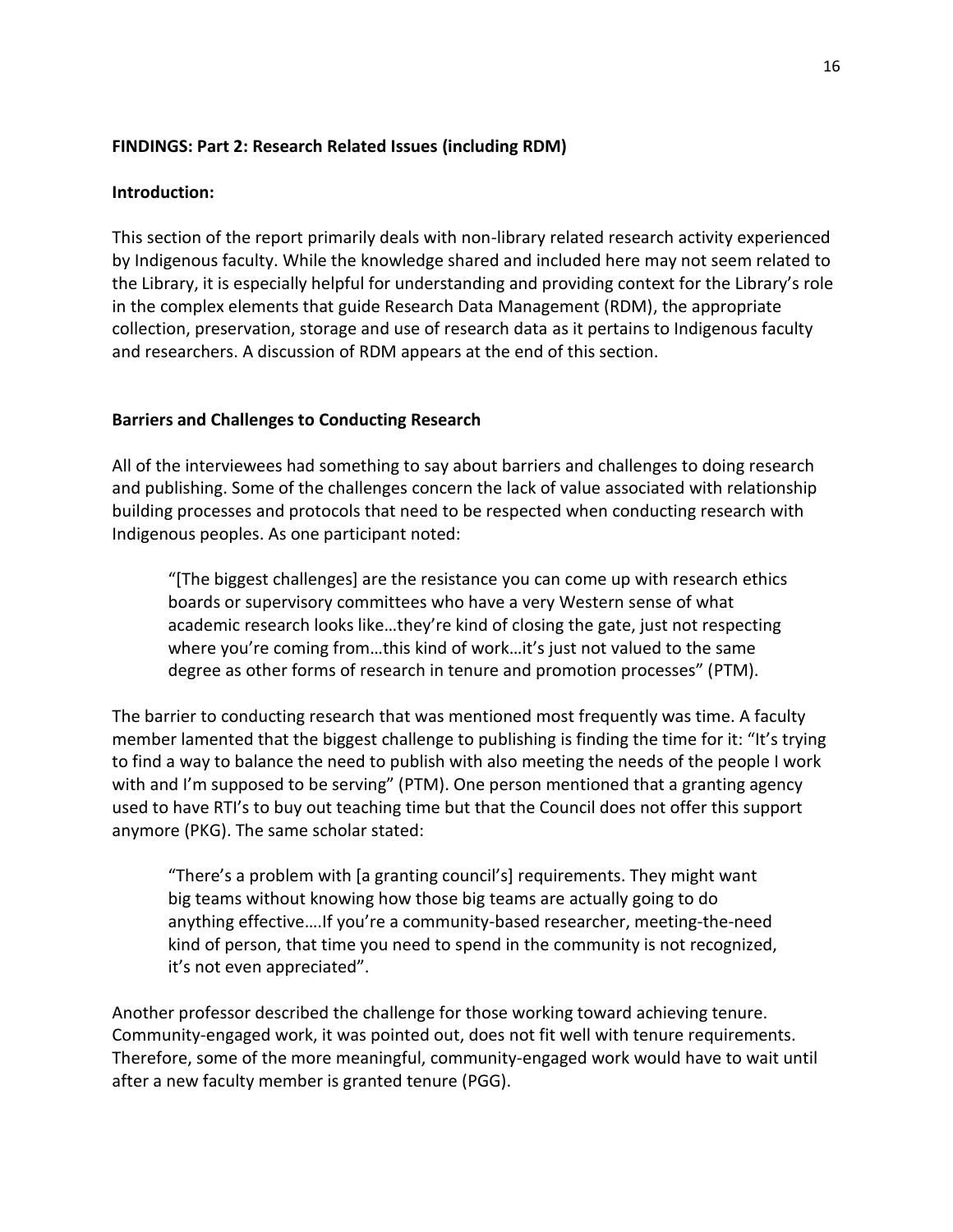A lack of funding for research was also described as a common barrier. Being aware of funding availability was described as key. Although, sometimes community-based research, the kind that the community has identified as necessary, often does not fit the type of research that is funded by agencies. In these situations, "who's got the money to pay for it?" (PSJ). Two faculty identified government granting agencies' expectations as being especially problematic. A funding agency in Canada was also identified as being opposed to the provision of funds in support of community members since it views this as "paying people for their knowledge". Dr. Battiste disagrees with this policy stating that payment is an understood protocol of reciprocity. In her view, the funding agency's position is not helpful here.

Language was also identified as a potential barrier to conducting research (as can be the case sometimes in providing access to library resources). Meanwhile, Dr. Battiste points out that not knowing the language of community members can also be a major obstacle and she likes to work with communities where she has some knowledge of the language. As well, translating from her language, she explains, is always a challenge because there is not a one-to-one method of translation to English.

Another challenge to successful research raised during the interviews is related to the effectiveness of collaborations themselves. This included cases where uneven collaboration occurs if some members are not providing enough information to fulfil their role or do not adhere to timelines. These shortcomings, it was explained, can create considerable anxiety for the project lead and other members of the team (M. Battiste).

## **Research Methodologies: Issues Identified by Faculty**

It is important to start this section acknowledging Linda Tuhiwai Smith's seminal book, *Decolonizing Methodologies: Research and Indigenous Peoples* (1999). The impetus for Smith, a Maori, to write this book was to draw attention to the long history of Western researchers extracting a wealth of information from Indigenous knowledge keepers with little to no benefit coming back to the Indigenous community and to advocate for ending this colonial practice. More importantly, the desired change would be to provide opportunities for Indigenous peoples to do their own research, with their own communities, respecting their own knowledges, languages, and protocols / ethics, for their own purposes. One of our research participants provided an example of this happening in a community where he was conducting research. He found it a challenge to include certain research participants, one especially, whose experience would have contributed greatly to his research project. But this community member felt lasting harm from a previous research project gone bad that had been conducted by a different researcher, where information was shared that was not supposed to have been shared. His trust in academic researchers was lost and this prevented him from participating in PLJ's research project. This example of a serious breach of confidentiality and its impact on future research participation is one of the most important revelations of doing this study.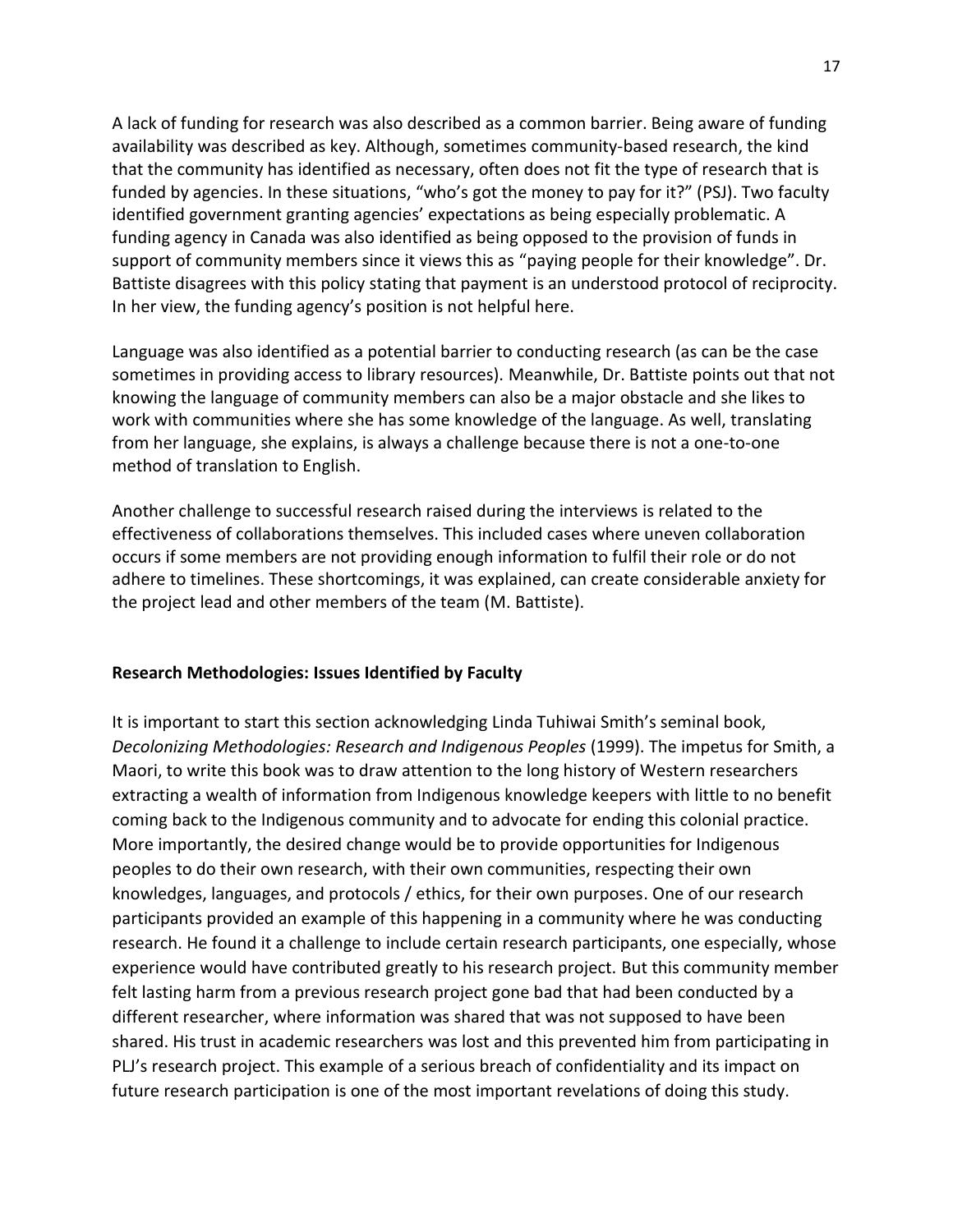Every scholar we interviewed had something to say about the difference between Indigenous and non-Indigenous research methodologies. This is not to say that our Indigenous scholars did not use Western research methodologies; they generally used a mix of the two. One researcher, in particular, specifically stated that she "built upon historical research, qualitative research and discourse analysis" but this was accompanied by decolonizing elements to "unpack, unravel and contest the dominant discourses that have been applied to Indigenous peoples" (M. Battiste). Further, she talks about her research process as being an organic and intuitive process "that evolved through dialogue, stories, conversation and visiting." These developed because she did not trust European ways of doing research:

"I began to realize that they [researchers from the Eurocentric tradition] carry their baggage drawn from their own racialized and racist traditions that didn't include any Indigenous people. If they didn't include them then basically they were always looking at them and it was about them and not with them or from them."

Another participant has concerns with research conducted that does not empower the Indigenous knowledge holders who shared their knowledge, or research that is not grounded in the land (PMT). More importantly, she believes that the end goal of research is to ground "the belonging of Indigenous peoples to the land" and that this can be done through spirit helpers. She explains that often, Indigenous peoples conducting research are separated from the land because there is no longer that same sense of belonging to the land by the researcher. In other words, the researcher may be doing research in communities not their own and they may not understand the social, historical or political issues associated with this territory. The biggest benefit from conducting research that is grounded to the land is that the research can help Indigenous peoples in a political sense, i.e. to further their claim to the land (PMT). This scholar is developing a methodological approach that is a part of a larger paradigm shift of Indigenous peoples validating their own research methodologies. This shift can be seen in the growth of publishing on this topic (i.e. Smith, 1999; Archibald, 2008; Wilson, 2008; Kovach, 2009; Chilisa, 2013, etc.). PMT also clarifies that she is promoting the idea of integrating Western and Indigenous knowledge systems; she doesn't want to silence any knowledge system; instead, she is interested in "interweaving knowledge systems".

Yet another participant spoke about a concept that is important in providing direction when she is conducting research. It is the concept of "pimatisiwin", a Cree word that translates roughly to "making a good living", which is informed by the land and the geography (PKG). People in her community have certain values: working hard, balanced with spending time with family, spirituality, laughter and good humor. Similarly, her research methodology is what she calls "action research", where you are engaged with the community from the outset. She asks the community: "What is the need? What is the information they'll need to help in their planning [i.e. for further self-determination]?"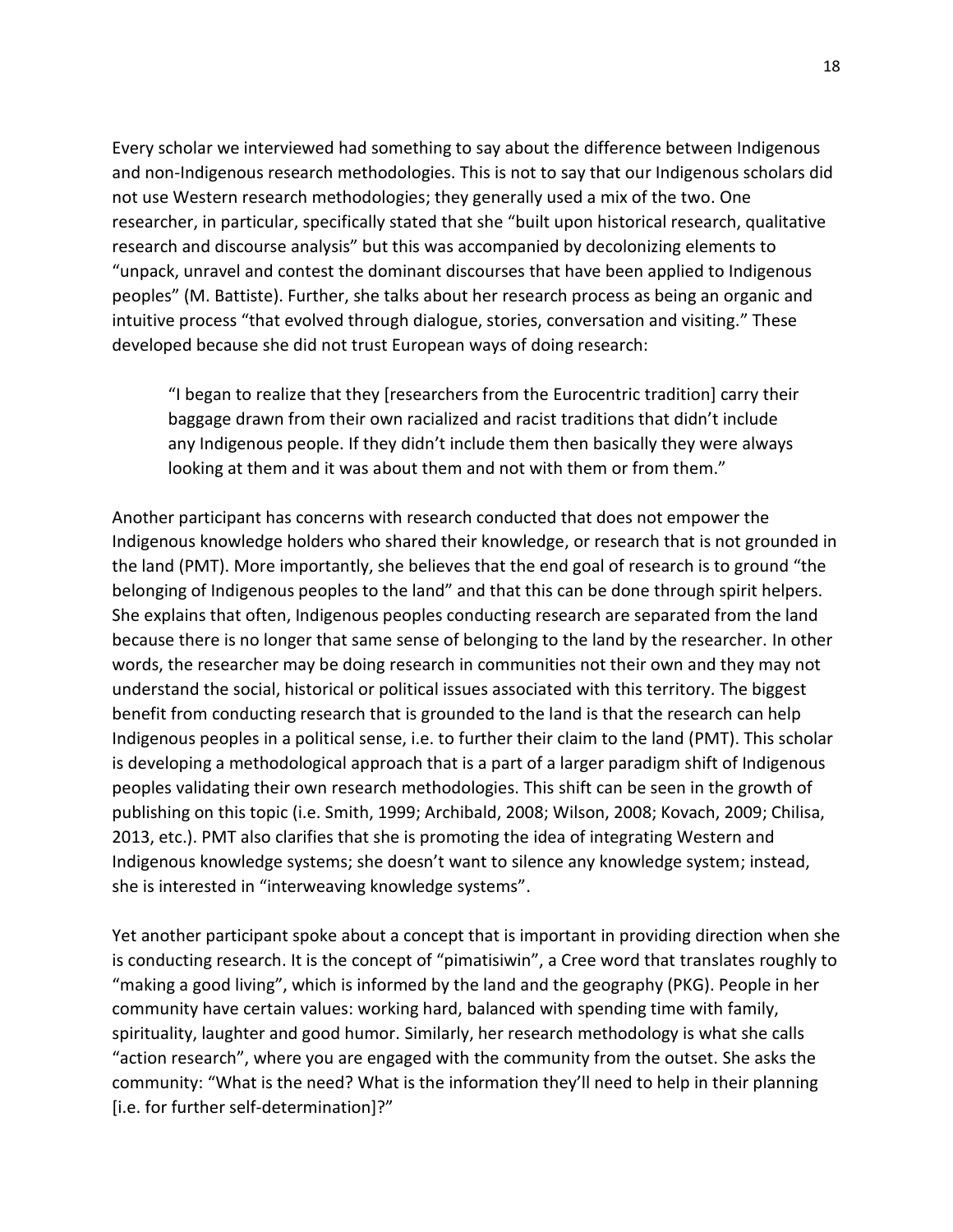A new scholar also talked about her use of critical race theory as the basis for conducting her Ph.D. dissertation (PIR). She used historical research, policy documents and qualitative research methods. When conducting interviews, she used "a conversational-style method where we talked together and shared our stories….I think the stories they shared were so powerful. I learned a lot from doing it." The focus was to include their experiential knowledge as valid knowledge.

In many cases, Indigenous scholars' research would not have been conducted in Indigenous communities if there had not been certain Indigenous values and protocols put in place at the outset. Consequently, this section of the report will have a strong focus on Indigenous protocols for doing research. While not all Indigenous communities have already formally developed their own academic research protocols, they will all have their own ways of dealing with academic researchers coming into their communities for research purposes. For instance, for one community, the Elders vetted the researcher through their own networks before agreeing to be research participants (PLJ). Other themes that came up consistently in the interviews were those related to the need for relationship building (including before, during and after formal aspects of the research process); Research Data Management concerns; and other methodological considerations.

# **Protocols for Doing Research**

Not surprisingly, there are a variety of Indigenous community protocols that guide the research process. Perhaps the most salient one is that **the community needs to be involved in determining the research question(s)** [such as already stated in the Introduction by PKG, as well as PGG], or at the very least, the research outcome(s) must be beneficial to the community. PIR was particularly interested in the benefits of her research coming back to the Métis people. PLJ also mentioned that he ensures that what comes out of the research actually benefits the community, and to ensure that his research does not do harm to the community. He vets ideas for research with community members at the outset and this also shapes the direction of the research. An example of a benefit to the community is a report which provides them with evidence that they need when they are applying for funding (PKG).

A couple of participants mentioned the importance of knowing about the community before you go in there and of including members of that community as part of your research team. This way you have a better sense of what their community protocols are because they vary from one community to another (M. Battiste).

Several participants talked about the protocol of sharing food with research participants, this is a way to show generosity on the part of the researcher and the research institution; generosity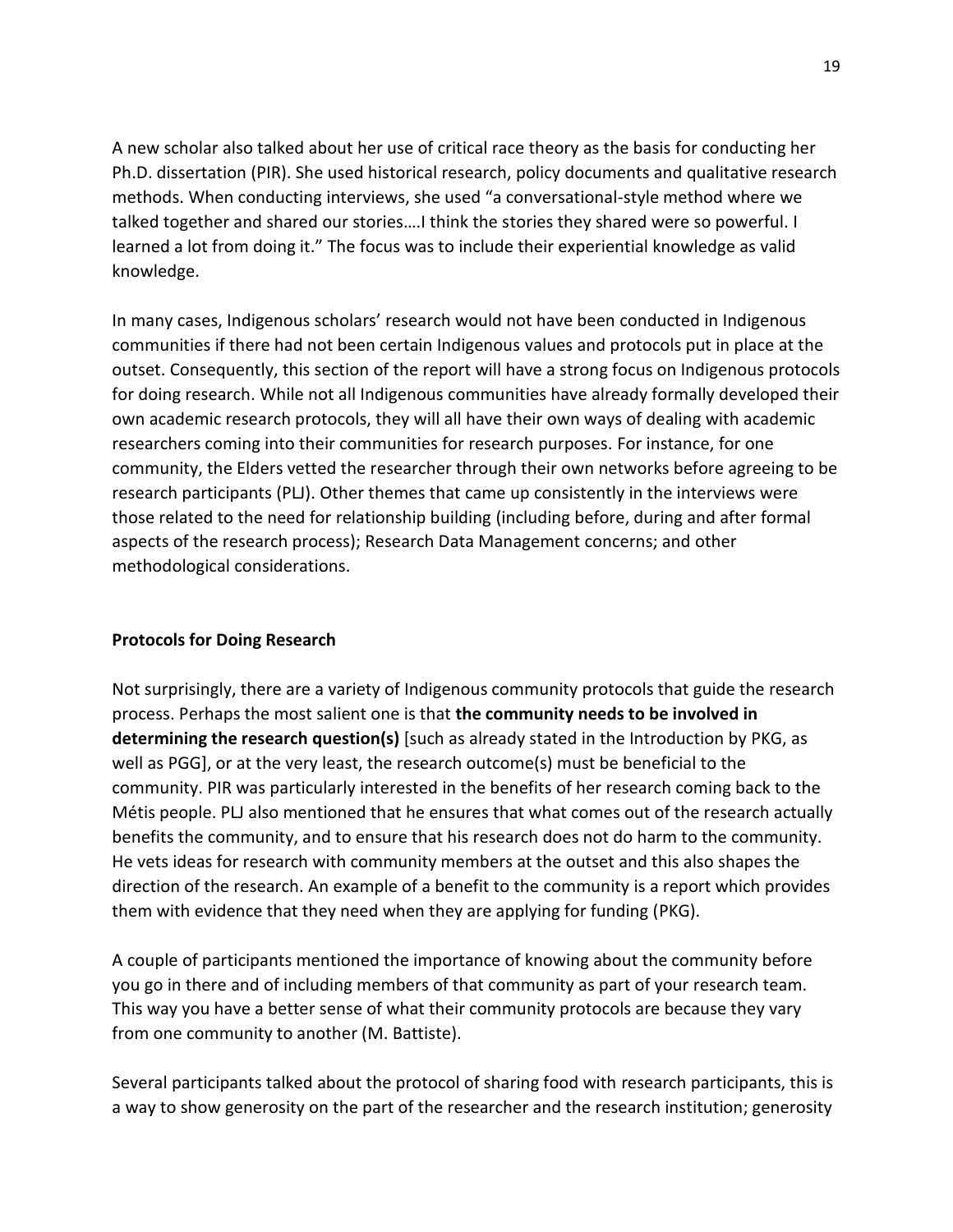is a valued quality of anyone in a leadership position. PKG talked about how food is provided when conducting focus groups, but also notes that having translators on hand is another example of following protocol. PTM mentioned that he requests research funding for hosting community gatherings: "We feed people and share about the research process and bring people together". Another comment related to the provision of food is about being even more generous: "Researchers should bring enough food that the Elders can take some home for others in the community [who did not attend the research gathering]. And have a good means of storing the food and ways to package it up to bring it home" (M. Battiste).

PMT also spoke to the importance of providing food to participants, saying one aspect of Indigenous protocols is the sharing of food, which is very common within her people's protocols. "I provide food because it grounds us. [Our] identity is very closely related to our foods. If you provide [country food], it stands out like a political stance and [our people] know that."

PGG talked about how consent must be requested multiple times throughout a research project involving Indigenous community members. Likewise, another participant stated: "Always give people the chance to have input into how things are presented and make sure those things you're sharing are actually the things they mean to be sharing" (PTM).

Similarly, it is important to have open communications about the research project with community members, starting with leaders in the community. For instance, PKG notes that she includes in-depth communication processes in the early stages of her research because people wanted information in advance. As a result, she organized meetings in the communities in order for the Chief and Council to know what she was doing. Wherever the research is being done, it is recommended to go to the leadership, whether on reserve or, in the case of urban centers, the leadership of Indigenous organizations. This needs to be done to set up the process. Another participant shared that some of the most rewarding aspects of doing the research come from "the visiting and sharing of stories. That keeps a community a community. If you don't have this kind of atmosphere, then community members become fearful. Be open about your research with community members, share what you are doing" (M. Battiste).

And lastly, some of the participants mentioned the benefits that need to come to the people assisting with research projects, such as graduate and undergraduate students, and community members. According to PLJ: "Apprenticeship is important in Indigenous research. Knowledge comes from helping and being active". It's analogous to the Anishinaabe concept of "oshkaabewis", a community member who is a helper during ceremonies. PKG also talked about the importance of mentoring students doing research in the communities. For instance, she never sends a student out to the communities by themselves, she often goes with two of them so that there is mentorship and growth in the students. The process must always be respectful.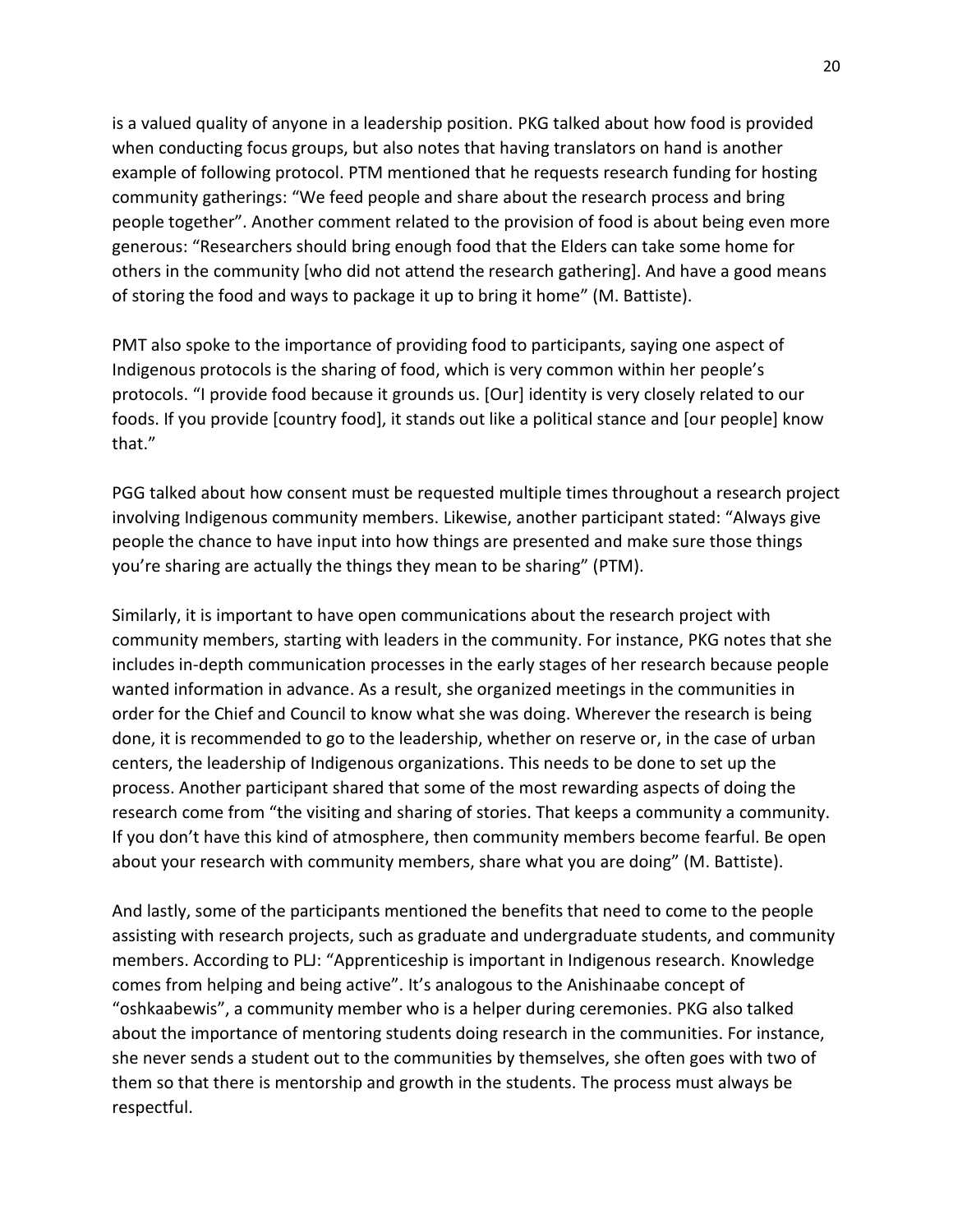### **Relationship-Building**

The relationship-building piece is extremely important when conducting research with Indigenous peoples. A well-known article that speaks to this concept is one by Heather Castleden (et al), "I Spent the First Year Drinking Tea…" published in 2012. PTM noted his experience with taking the time to drink tea with community members:

"Usually, when I'm with community members, I would just sit and chat and have tea. [I would have an agenda] but we would talk about whatever, you get to know people and it's about being interested in more than just what I wanted to get out of [the visit]. It's about being aware that there's much more to learn than I'm aware of".

Another participant put it this way: "Recognize the research process needs to be less formalized… For example, you might get into the relational mode first that includes bringing food, sitting and having a cup of tea, and playing with babies" (M. Battiste).

Relationships take time to develop, especially good ones, where a sense of trust in working with one another can be established. This time spent with community members is very valuable to them. For instance, one participant stated that the large time commitment that one researcher spent with Elders creates space for them to ask the questions that they need to ask of the researcher (PLJ).

This time to develop relationships can be hard to come by, particularly for those faculty who are trying to obtain tenure. This time crunch is an important consideration when librarians are working with Indigenous scholars. Sometimes, relationship-building in this context means that researchers need to be vitally aware of the Indigenous protocol of reciprocity. For example, PLJ provided this advice: "Being in relationship with research participants means you will help them using strengths you have because they shared their stories with you" (p. 18). In other words, the participants mobilized the researcher as part of their political capital. It flips the concept of the research being one-sided, so that the researcher is no longer just a researcher but becomes more of an extension of the community, which in some cases may accord with Indigenous kinship systems.

Some examples of relationship-building activities were provided by the science scholar who was interviewed for this project. In this case, building relationships with community members meant that she invited the Chief and Council of that community to meet with the Dean of her department as well as some faculty. It was also helpful that many people from that community knew the scholar's parents and she had gone to school with some of their relatives (PSJ). She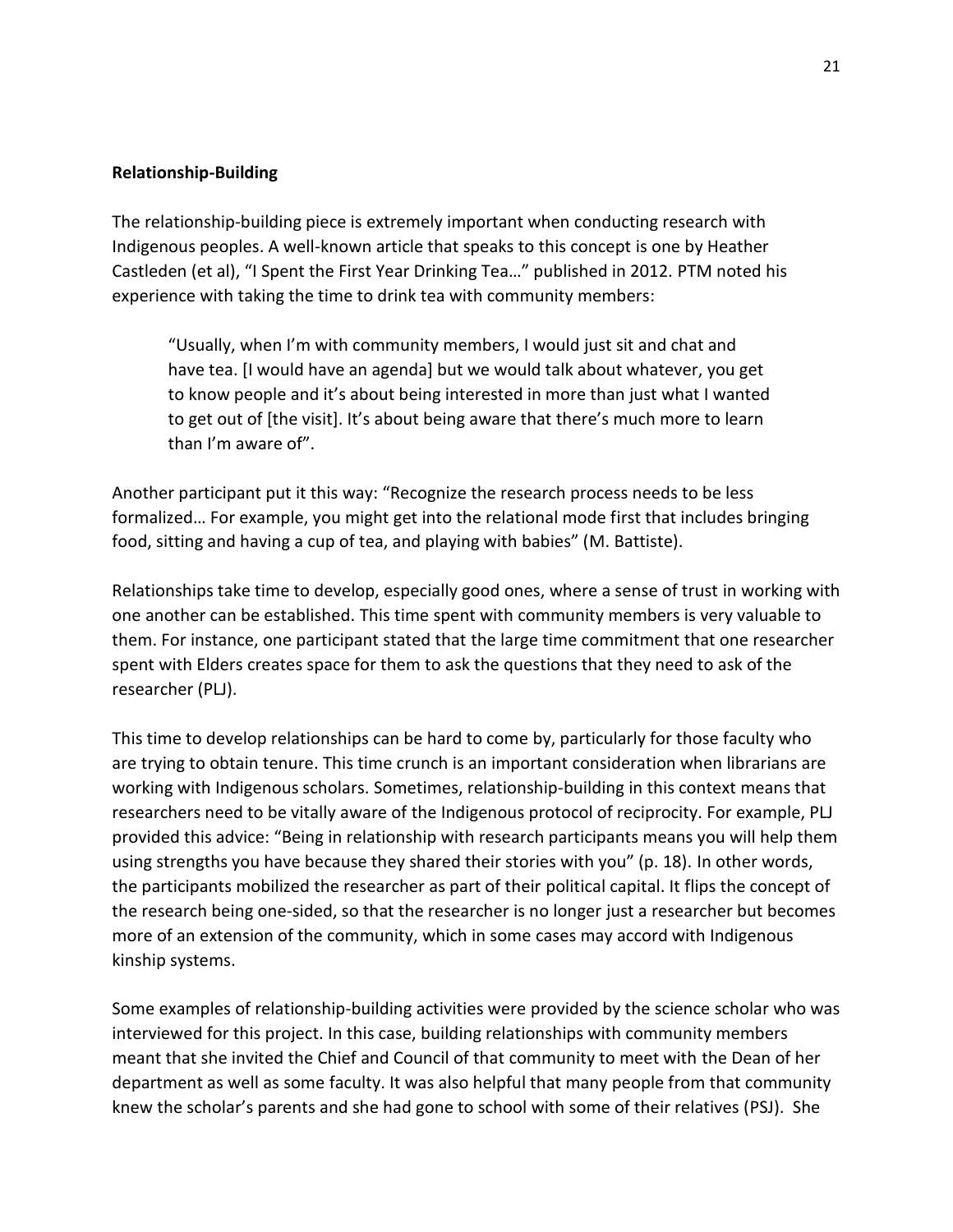had also brought some of her students to this community as part of their field work. And she was able to communicate and meet with administrators from that community which resulted in the development of a comfortable relationship between them. As this relationship evolved, these administrators working for the band now contact her for information that helps them in making their work-related decisions. Again, we see the concept of reciprocity coming into play.

Another participant spoke to the relationship-building process associated with students working on research projects. This faculty member was proud to say:

"I love hiring Indigenous undergraduate and graduate students, especially if they are from the communities where the research is taking place. Not too many other faculty hire Indigenous students because it takes too much training. It's an opportunity to build their skills, some go on to do their Ph.D.'s" (PKG).

She has also hired non-Indigenous students to build skill levels as follows:

"There is a sharing of skills between students to build each other, particularly for data analysis and inputting data into different software programs. Also, if they work with me, they're co-authors; that's built into the grant. Sometimes the students are closer to the research than you are, especially if they have been inputting. It helps them to get ahead in their school career".

## **Opportunities for Doing Research**

Most of the participants were quite positive in their outlook regarding conducting future research with Indigenous community members. One participant shared her optimism this way:

"I always like to put a light on something that nobody's putting a light on. That comes from knowing the community and spending time with them. You just can't get away from…that need for network, and that need to maintain your networks. And then if you know your network and you know how to put the puzzle together, and you get the experts you need…[you can] create a group to put together a grant or group grants to fill a need [i.e. in the community]" (PKG).

Others spoke about tenure issues and how that affects the type of research that they do; however, they did not express concerns with not having opportunities for doing research. This includes work that will be useful for their communities.

PKG was one participant who was concerned with "growing" graduate students so that opportunities for research continue beyond academia. As this scholar explains: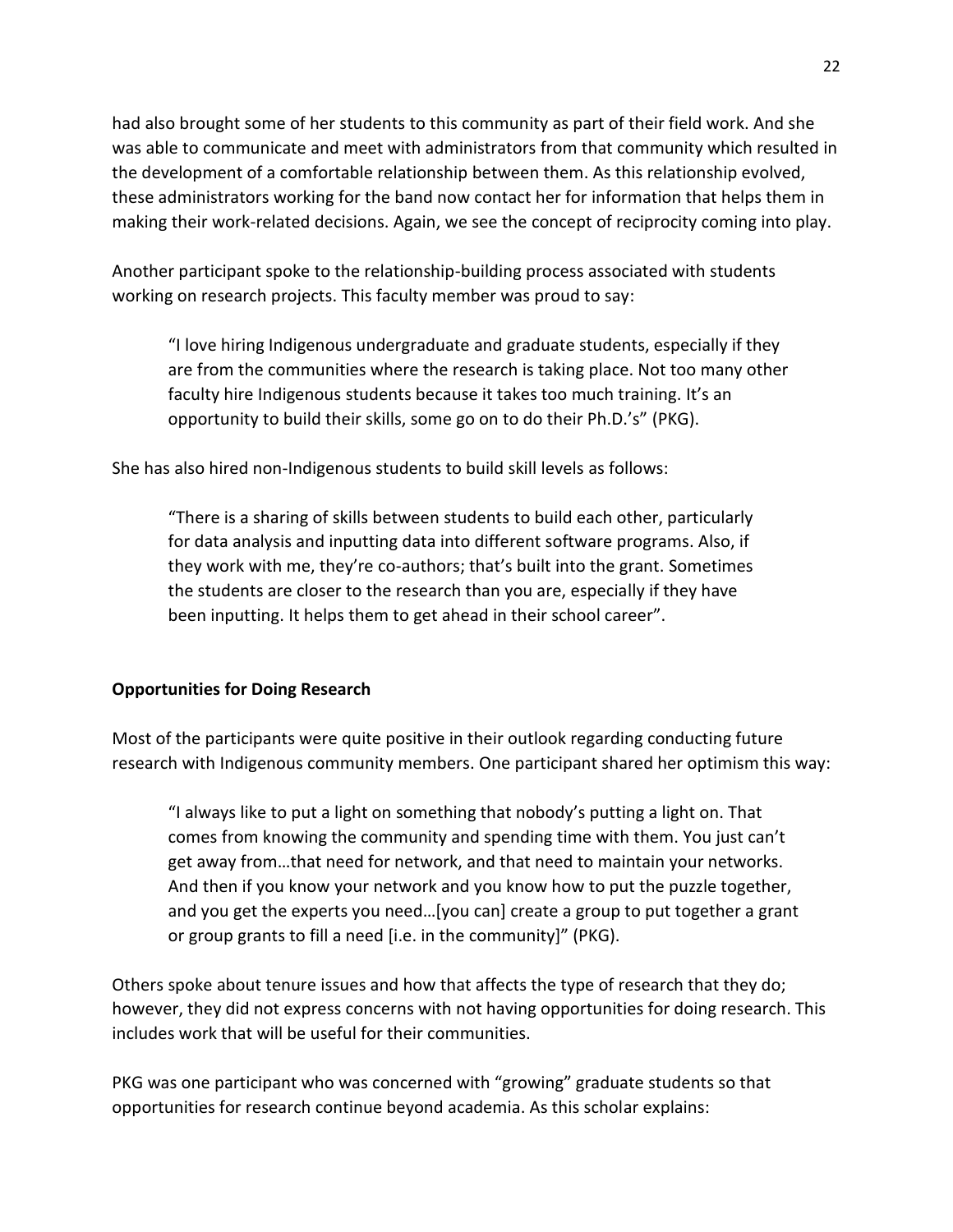"It's important to bring Northern Indigenous scholars together whether it's in meetings or conferences. We want to broaden our network [to other countries] because people grow so much when you work internationally. I'm not just talking about people already working in the field but also about the graduate students. You want them to go to conferences. They should not graduate and disappear into thin air. [It's about their professional development wherever they become employed.] You need scholarship in the public service: in your band, or at the local, regional, provincial or national level. You need to know how to write, research, and how to present things."

### **Research Data Management**

The issue of Research Data Management is very complex when it involves conducting research with Indigenous peoples. Four principles surrounding data management of Indigenous research materials have been formally developed by the First Nations Information Governance Centre (FNIGC), and have been described as OCAP (i.e. Ownership, Control, Access, and Possession). The FNIGC strongly encourages anyone interested in conducting research with First Nation communities to acquaint themselves with OCAP before they begin. First Nation communities have these principles in place because they are tied "to self-determination and to the preservation and development of their culture" (FNIGC website: [https://fnigc.ca/ocapr.html\)](https://fnigc.ca/ocapr.html). If the First Nations communities own, control, have access to and possession of research data pertaining to their communities, tensions may arise if the researchers are academics and have obtained Tri-Council funding. In this case, researchers are being asked to have the universities own, control and possess the data. In addition, funding agencies are making it mandatory for academic grant recipients to make the data open access so that anyone can access it and do what they want with it. This can be problematic and Indigenous academics are likely to oppose Tri-Council policies that impose open access policies, particularly regarding qualitative research data involving Indigenous people and communities.

Some of these arguments have played out in discussions with the research participants of this project. For instance, PTM notes that he is interested in discussions with Elders and knowledge keepers on how they would traditionally collect and keep knowledge; this leads to issues of ownership and who benefits from ownership. He is also concerned about his role in keeping with the value of reciprocity, which will not be fulfilled if the university has control and ownership of academic qualitative research data and materials that involve Indigenous communities.

Another participant shared that she is starting to have discussions with Indigenous community members about sharing research results collected by academics with them, especially stories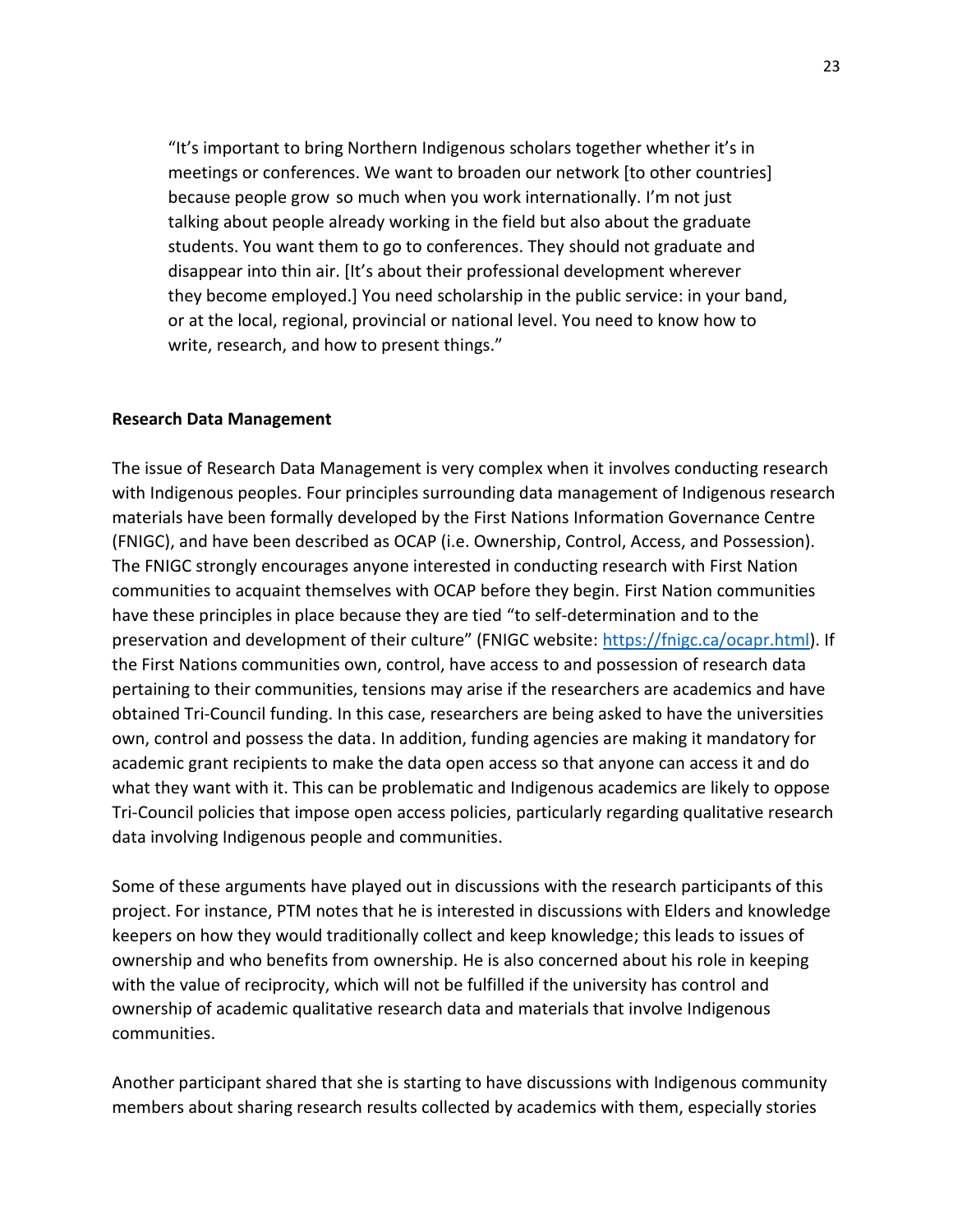around place, which includes information about medicines and plants, etc. There is concern about how to approach putting this kind of information online (PSJ).

There also needs to be plenty of care put into ensuring that community/family/individuals are comfortable with whatever aspects of the research are being shared. For instance, when asked how community members would feel about the sharing of photos during the research process, one participant thought that there would be mixed feelings by community members, as follows:

"I think there may be some… like pride with it? But I think there would be also an equal measure of suspicion and wanting to control it. The people that I've worked with in terms of my research interviews, they're proud of their family histories. However, in the First Nation context I think people will want to be in control of how their family histories are used whether in photographic form or else narrative form. Not just because of the big monster of colonialism outside of the reserve context, but really, I mean, honestly, I think more pressing is I think that they're worried about how other community members might use it as a form of lateral violence against them" (PLJ).

In other words, there is concern about using the information / photos in different contexts such as "Indian band politics" (PLJ).

Similarly, PKG cautions about balancing the positive side of digitizing photos vs. the privacy issues that families will have. Further, she stated that traditional use studies (TUS) should not necessarily be digitized. It's important that any decision to make TUS openly available should be made by the owner of the materials. She also emphasized that Tri-Council funding agencies' policies for making data public are not appropriate for community-based research. In the area of health research, if you are dealing with patients and clients, there is a concern with privacy and ethical issues. The privacy of the individuals sharing information during the research process is a priority over what the funder wants.

Another participant is concerned about certain information that has already been published and should not have been: "Protocols for sharing information are very important. There is a reason behind why some information is protected and that is protocol: who is supposed to have it and whose right is it to own that kind of information?" (M. Battiste).

Regarding other aspects about the storage of research information by academic institutions, Dr. Battiste has some valuable advice. For instance, community members would be unhappy to know that data is required to be destroyed within five years. If the interviews were done in an Indigenous language, especially a dying language, "you would want to keep that forever." She also provides a very explicit example of how there are very differing views of copyright and ownership between the Western world and Indigenous communities: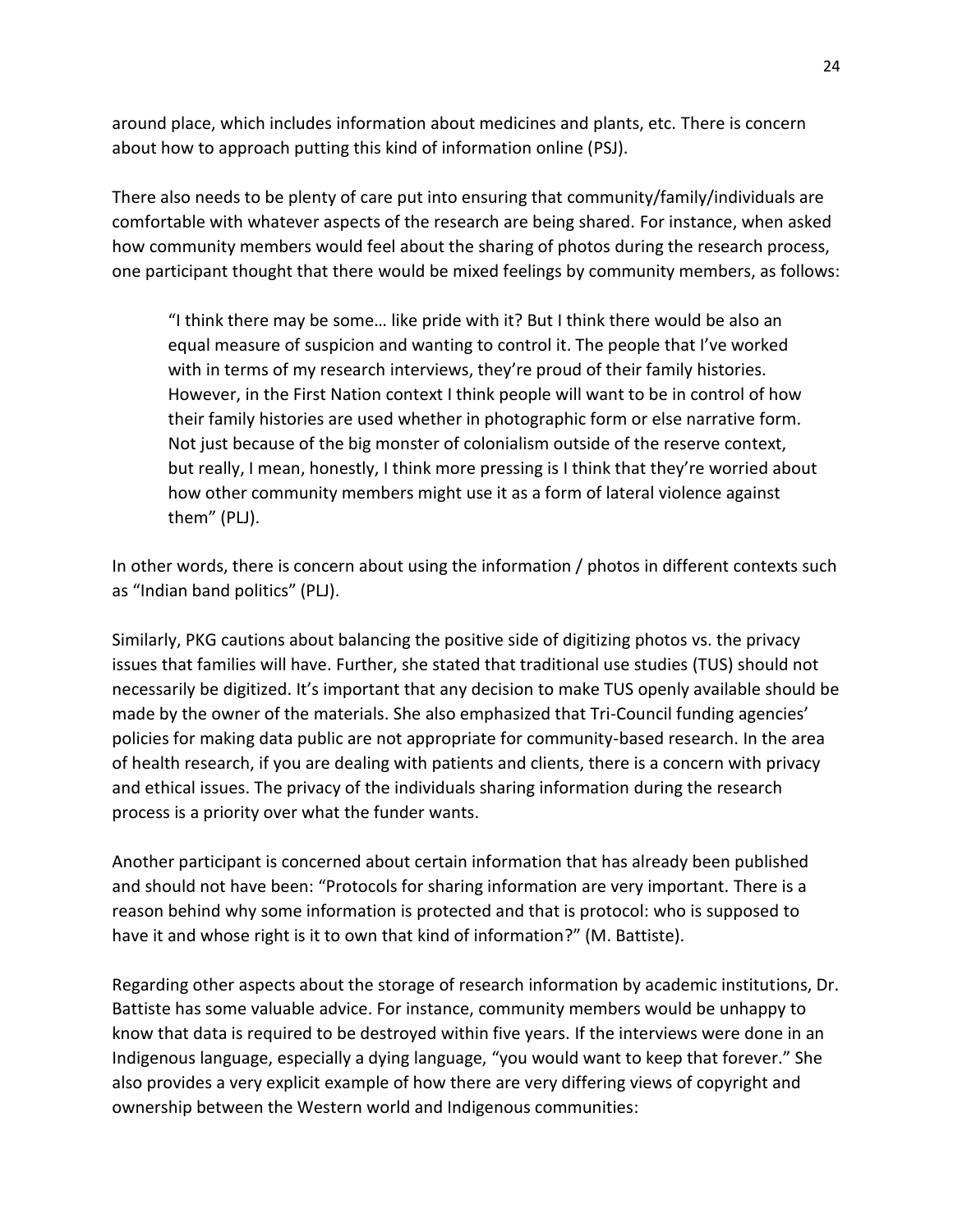"Some years ago, Elders told stories at a conference; they had a storytelling conference. The people who brought this gathering together took those stories which were told…and the editor, a non-Indigenous person, then put this collection together, for which a copyright was made to her. So Indigenous peoples are asking, 'If I give you this [story], you take it and say: this is my property, when it's my story. And my story belongs not to me but it is created by a collective effort of my community. The story doesn't come because I'm an individual. It comes because I'm in a particular culture, in a particular language, in a particular situation that has been collectively acquired and developed through the collectivity'. So it's a collective effort, it's a collective issue. In the book that we wrote about protecting Indigenous knowledge and heritage, this was one of the issues: Who owns the works of Indigenous people when they are collectively created?"

Further, Dr. Battiste explains her distrust of Western / colonial institutions' efforts to protect and preserve data. She states: "PDFs of interview transcripts may be password-protected and then saved on Cabinet in the University and put on an iCloud. The company can sell this aggregated data and have it used by someone else. iCloud is not a safe place because universities get hacked."

Another participant, PMT, points out how the community would be interested in her research data being open to them and says she likes the idea of a very open approach to research data management, with no locks on storing or managing her data. However, for it to be open beyond the community, it would have to be with the consent of those that she interviewed.

## **Other Methodological Considerations**

Our one science participant struggles with the objectivity factor when conducting research that is so predominant in the STEM disciplines. "Quantitative research methodology is based on objectivity or placing yourself outside the relationship to the thing you are observing. It's [a research principle that is] meant to disengage with the subject but you don't get into the field if you don't care about it" (PSJ).

She is looking for ways to resolve this issue while conducting her own research without marginalizing herself from her colleagues and explains that the Two-Eyed Seeing model is being developed but still has a long way to go. For instance, she has been trained in Western science research methods but she also learns from Elders and knowledge keepers. She enjoys the connections that she makes when learning from Elders and knowledge keepers and wishes her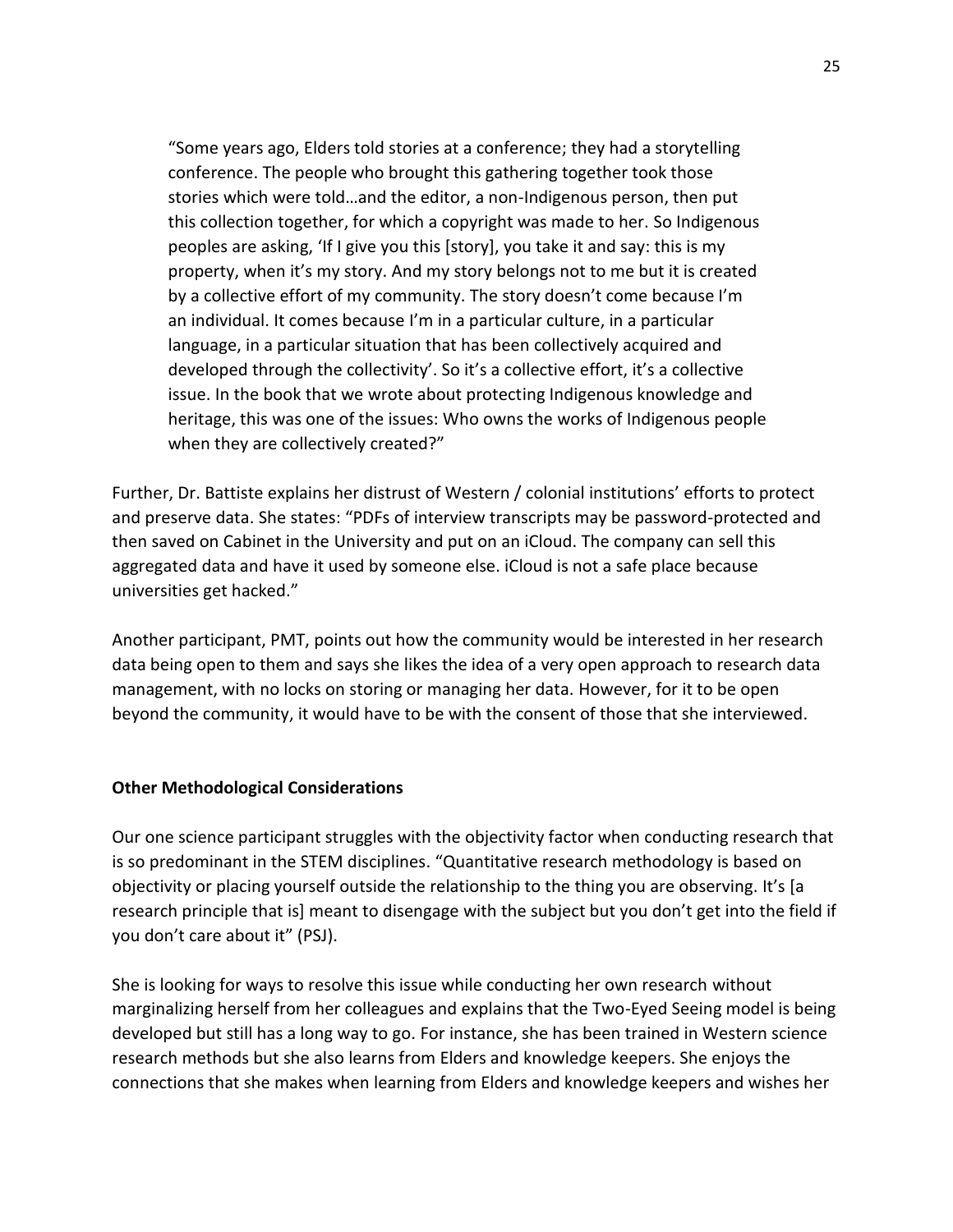colleagues would also open themselves to this but, more often, this approach is met with skepticism.

## **Benefits of Collaboration**

While participants were prone to talking about the challenges of conducting collaborative research projects, they also mentioned a few benefits outside the obvious grant opportunities associated with collaborations. One mentioned the benefits of collaborations with other professionals when designing questionnaires (PKG). However, there are also challenges, and she further elaborated:

"You need lots of partners because you are trying to get people together with different skill sets to fill the strengths of the team. This is a challenge. If you're the lead, you better be prepared to pick it up and finish it. Sometimes it's about learning to pick and choose your teams but you don't always have that luxury."

Another participant spoke about an interesting benefit of a research collaboration with community members and how the research process allowed the community to come together on a divisive issue. For example, PLJ shared a story about working with a research participant whose actions undermined what she believed in. It was not until sitting with PLJ that she was able to take the time to think about whether her actions aligned with her beliefs with regards to the research matter at hand. Through their research conversation, this participant became unsettled in a productive way, and then moved through her unsettlement by being reflexive and self-critical. The research conversation thus enabled this participant to re-evaluate her stance on a divisive community issue.

In addition, PSJ, the science researcher, spoke to the need to collaborate with social scientists, such as an anthropologist. This individual sees the benefit of using both qualitative and quantitative research methods to inform management decisions. Consequently, she is very open to learning how to search social science databases.

Other participants spoke to the beneficial spin-offs that can arise from research collaborations. One mentioned that she was able to work on a national government policy that was profiling Indigenous issues (PKG). "When you make little steps it makes you feel good, like you're doing something…Most researchers want their work to mean something, to contribute to something."

Another participant spoke to the rewards of doing research with her community:

"Being invited back [to her community] and meeting people face-to-face. Being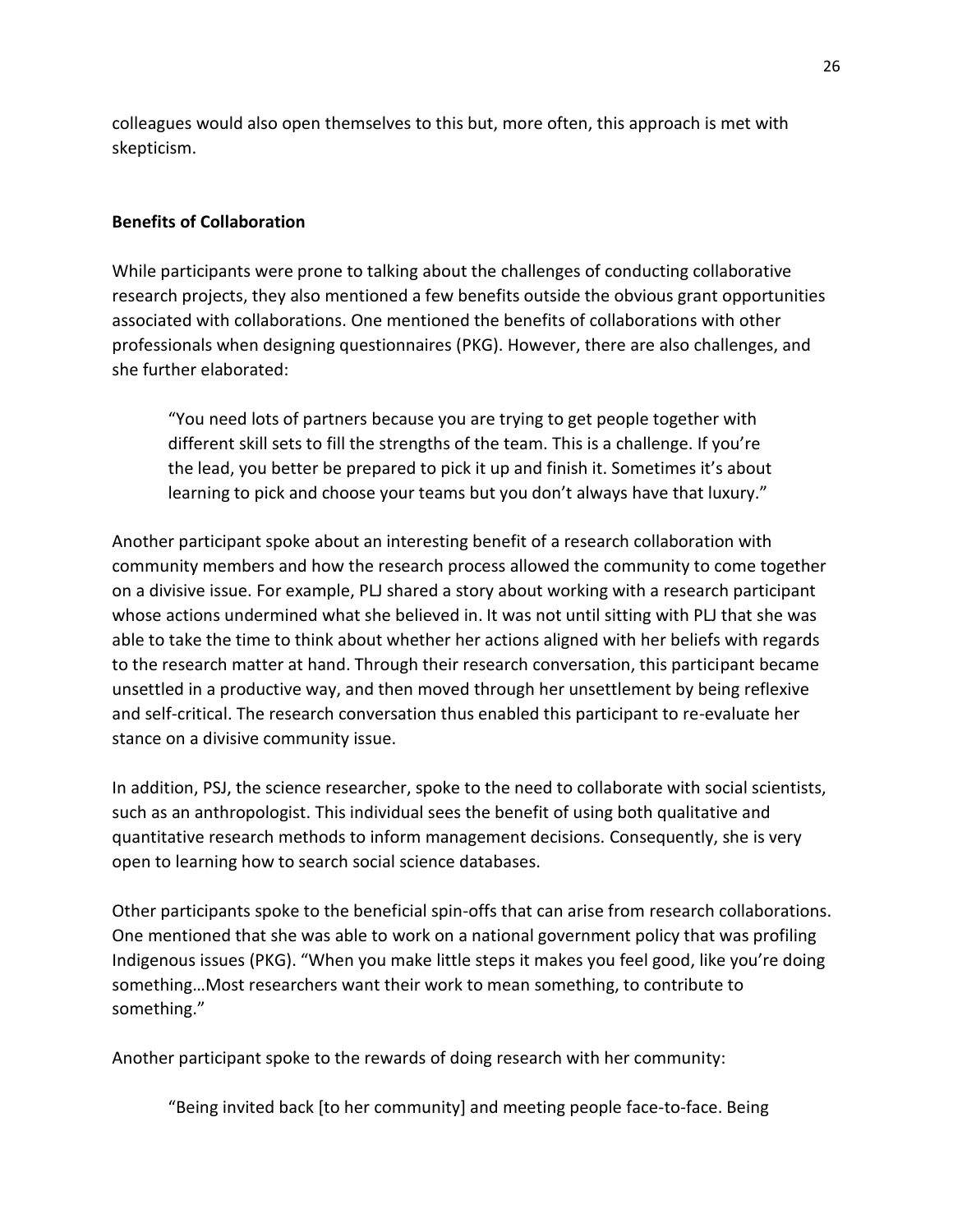told by individuals how profoundly they have been affected by my work. I go back home to my home town and it's amazing how much they want to claim me. That to me is a huge reward. I don't need anything other than that of people. Meeting my own folks back home and I'm met with a kind face. That's all I need (PMT)."

In addition, PMT mentioned that she was invited to participate in two commissions, partially as a result of her research. One of them was working toward reconciliation and another was on sovereignty issues. Further, she explains that she is being invited to work on these commissions because she continues to speak her language.

## **Publishing Issues and Advice**

One participant in particular offered considerable helpful advice regarding publishing for Indigenous researchers. While she acknowledged that conventional journals are becoming more receptive to publishing on Indigenous topics, they are not her first choice. She prefers publishing in Indigenous-only journals. Although she admits that content in Indigenous journals do not always get full circulation, her publications are now picked up everywhere because they have been indexed via many kinds of databases (M. Battiste).

In terms of publishing books, she states that UBC Press does an excellent job and has a good selection of Indigenous content. But she also states that U of T Press is preferred for publishing dissertations because it's peer-reviewed and it will get a wide distribution.

But she also warns about some of the pitfalls in publishing:

"Institutions are now moving toward a metric for junior scholars. Articles in high Impact journals are considered better than articles by others who publish prolifically in non-high impact journals. This is highly problematic, especially for disciplines that look at community-based research. High impact scholars may write less and have more names on a piece; this is considered better than a piece written by one or two or three authors…I contest it [because it can be used to deny tenure and promotion]. I'm an advocate for those being denied tenure and promotion."

She also explains that "the impact factor" does not mean impact in terms of how the research is used; all that it means is how many people have referenced it.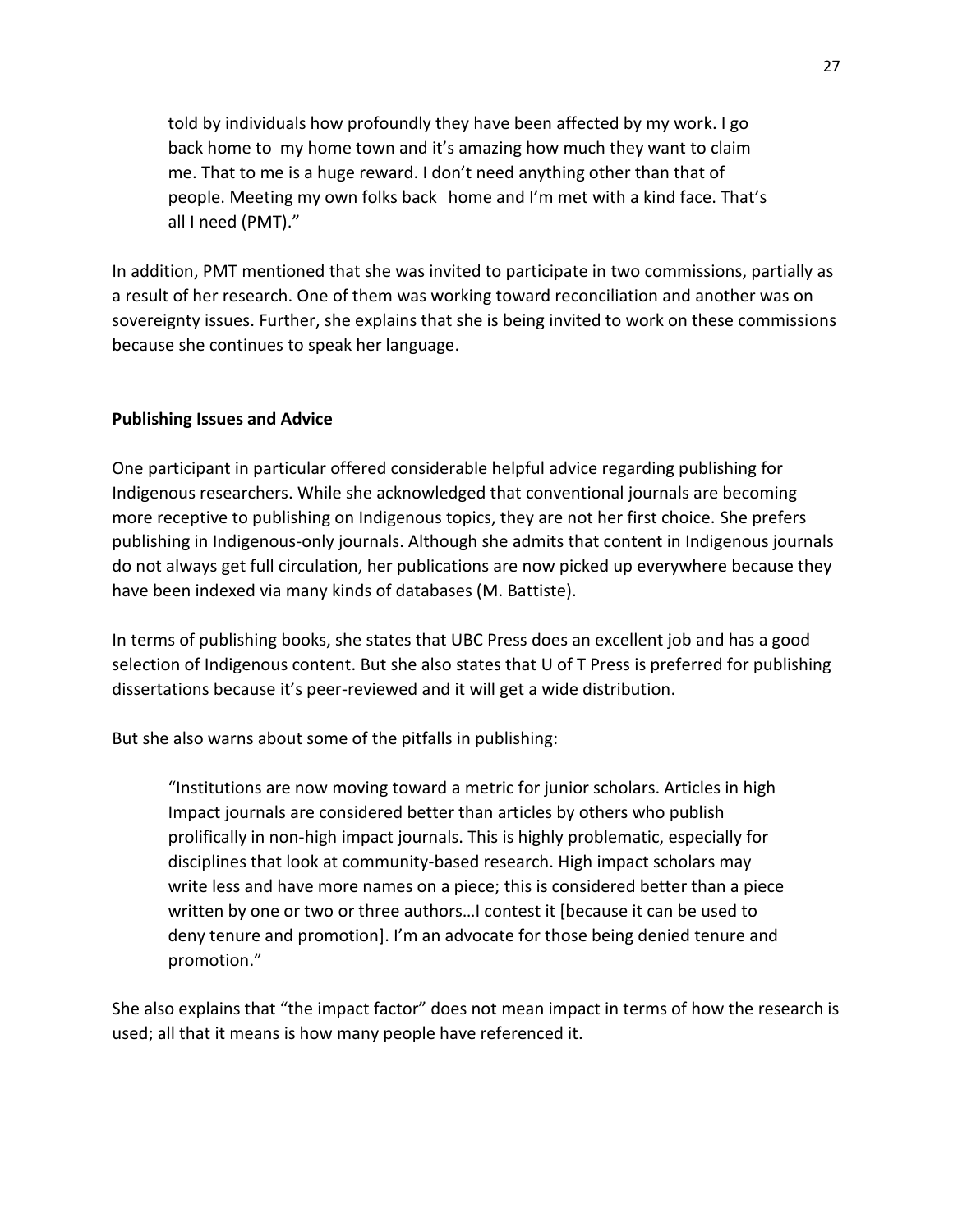#### **CONCLUSION:**

This research project has been an interesting learning experience for everyone involved, including the researchers and the participants, and we are grateful for that. It has been rewarding that we have been able to center Indigenous voices, values, protocols and methodologies while working on this Library research project, a rare and unique opportunity. In addition, a wide range of resources and services used and needed have been outlined in this report; it has also provided in-depth context for what Indigenous faculty are up against, in terms of the time it takes to do research with Indigenous communities and yet how this extra time is not recognized by the Academy when it comes to tenure, promotion and the merit process. It is the hope of the researchers that the Library can both take some pride in what we have accomplished in terms of building relationships with Indigenous scholars through the provision of relevant and helpful Library resources and services and make some headway in resolving some of the research needs of Indigenous scholars. We understand that there is finite capacity to do some things and we realize that there are no easy answers for coming up with solutions to complex issues, particularly when there are differing world views at play. But we also think that just because finding solutions will not be easy, it does not mean that they are not worth pursuing.

We hope that this Report shines some light on Indigenized approaches to doing research with Indigenous people. Perhaps it will help guide others on how best to support Indigenous faculty with their research needs and how to frame their own work practices when supporting Indigenous faculty. Perhaps some will be inspired to learn more about Indigenous protocols. We also encourage others to make time to be in relationship with Indigenous faculty and students in the Library, especially when there are so many competing demands on our time. Additionally, we hope the knowledge shared by participants in this study will inspire others to work towards the decolonization of Library of Congress Subject Headings and the Archives! As well, we need to decolonize other aspects of library and archival practice so that Indigenous faculty feel that the people working in Libraries and Archives are welcoming partners with a deep understanding of and support for their research and information needs.

Our participants' contributions provide clear areas for the improvement of library services for Indigenous faculty. One point in particular that stands out is that we need to find ways to improve access, where possible (while honoring access protocols determined by the community), to Indigenous oral histories and archival holdings for Indigenous scholars, areas where we have long been under-staffed. The last thing we would want in an era of decolonization and Indigenization on campuses across Canada, based on the time invested by the Indigenous faculty / research participants to fully participate in this study, is for this to be just another report about Indigenous peoples that sits on the shelf.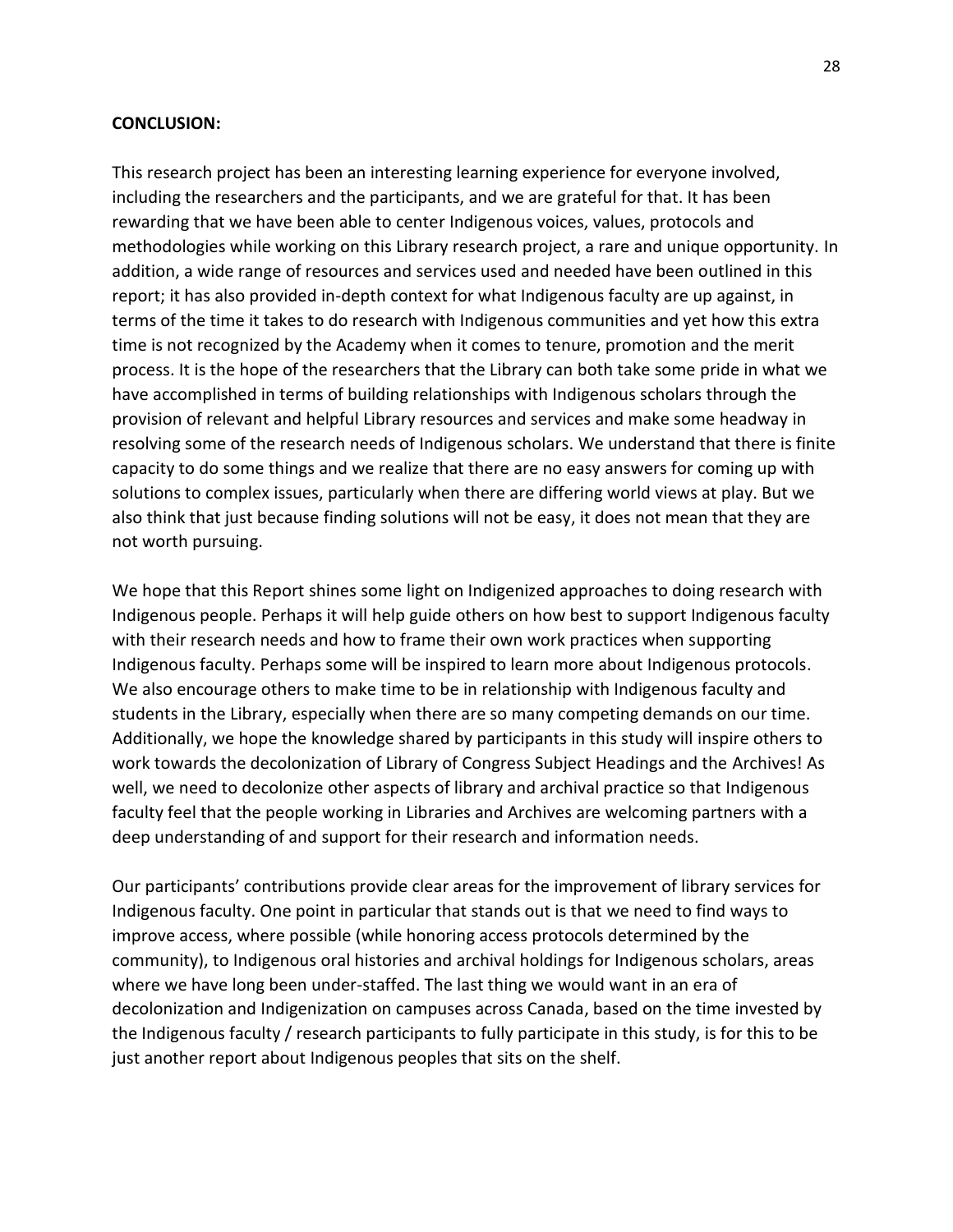#### **RECOMMENDATIONS:**

#### **I. Current Gaps in Resources**

- a. Oral interviews need to be translated from Indigenous languages to English and made accessible via searchable transcripts (keeping in mind that oral interviews need to be approved by family or community members to be made accessible). Oral interviews in Indigenous languages, where approval has been obtained, should also be made accessible in the A/V format to promote language preservation and revitalization. This kind of access should also be extended to all Indigenous oral histories (again where approval to share more broadly has been obtained) using sound and best community preservation practices, such as those outlined in the Native American Archival Protocols, First Archivist Circle, 2007. Indigenous people should be hired to work in Archives to help decolonize them. Also, academic libraries should advocate for funding (possibly from Library donors and charitable foundations, as well as from provincial and/or federal government departments or agencies) to support oral interview projects.
- b. We need to provide better access to Indigenous archival materials through the creation of online finding aids and descriptions. We recommend the hiring of Indigenous students to work on these kinds of access projects. Increasing the discoverability of these otherwise unknown collections is extremely important and is a progressive response that supports the TRC Call to Action #70.i, to support "Aboriginal peoples' inalienable right to know the truth about what happened and why with regards to human rights violations committed against them…" (p. 12). See also O'Neal's 2015 article on Indigenous peoples' right to know about archival materials that are of significance to them.
- c. More Métis content is needed, however, some of this is difficult to find at present since grey literature (particularly reports prepared by Métis organizations) has not been archived (in print or digital formats) in a consistent way. Libraries could do more to preserve this content through the Internet Archive or some other means.
- d. More critical race theory materials either published or made available. Some important materials fall through the cracks and may not be picked up through normal processes in collections development. Indigenous scholars aware of these materials could make libraries more aware and request that librarians purchase these titles.
- e. The Library could provide Saskatchewan-based genealogical records as a source of historical kinship system information. Indigenous peoples' kinship systems were important for survival and remain highly relevant today. A project could be conducted to see what records are available through various channels, i.e. Historical and Genealogical societies, and whether they are available in print or electronic formats.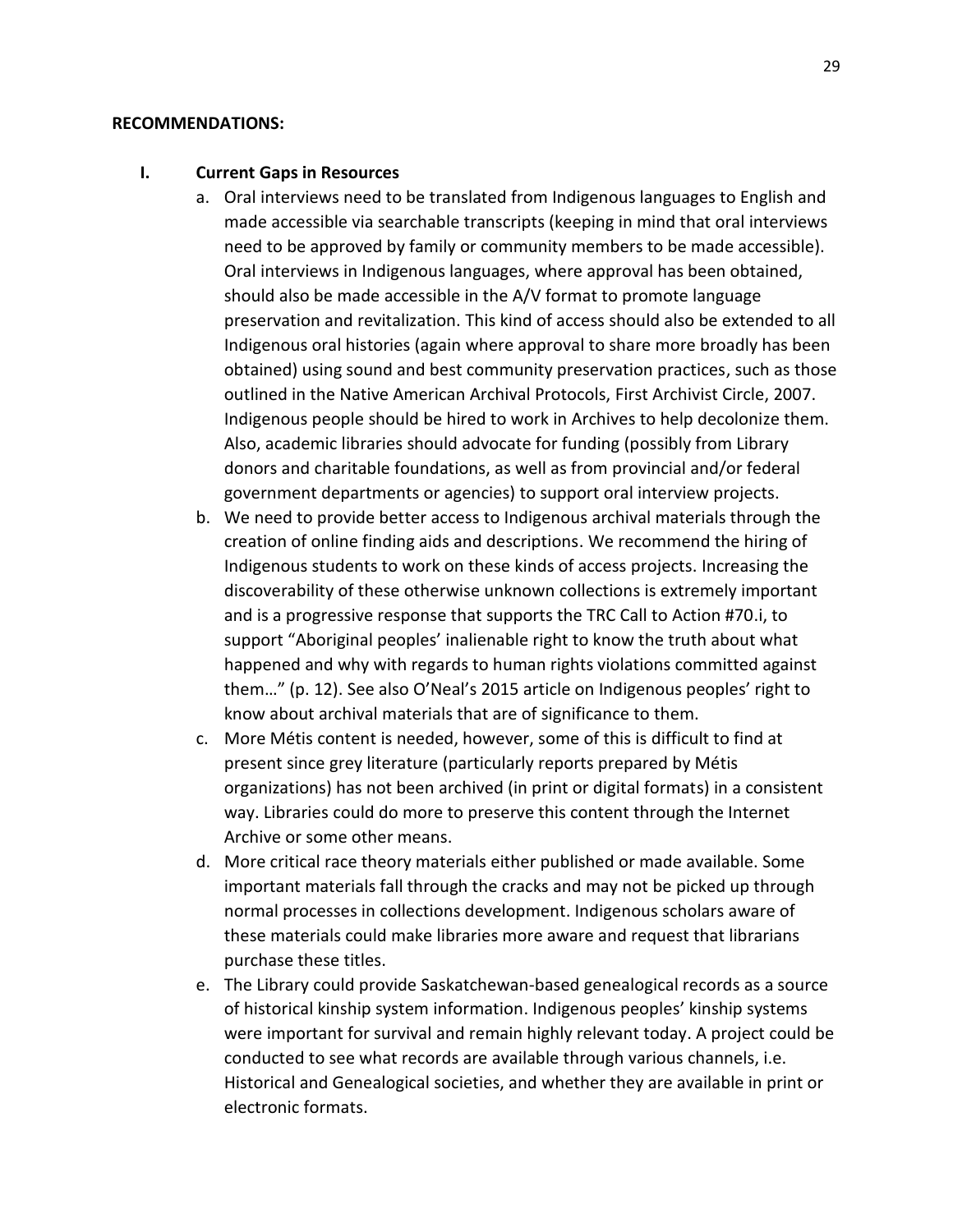f. More government documents (including health reports), organizational policy papers, and grey literature should be added to the iPortal, a U of S flagship decolonization initiative.

# **II. Current Gaps in Services**

- a. Some participants appeared much less familiar with the catalogue than with bookstores for finding new resources. Training for faculty is needed, especially in how to do subject searches (although they are unlikely to admit it). As Participant MT stated: "People who come from an oral culture aren't automatically going to know how to find something in a library." [Similarly, Participant IR, a science scholar indicated a need for training in finding social sciences research resources: "I couldn't find that article to save my life!"]
- b. Changes to subject headings to more accurately reflect Indigenous identities, cultures and terminology related to Indigenous content are needed. This is timely given the Decolonizing Description movement that is occurring at academic libraries across Canada, with the Making Meaning Symposiums (the first took place at U of A in 2018, and the second is scheduled to take place at SFU in 2019) and the "In Our Own Words" gathering at Ryerson in 2018. It is recommended that the Library plan to hire an Indigenous metadata librarian to decolonize our Library catalog and to realize cultural competency with digitization projects of Indigenous materials. It would be a first in Canada.
- c. Similarly, a new cultural competency for Library employees to master would be to understand that sometimes our categorization of things is not compatible with a holistic view of the world.
- d. GIS and data expertise and support on an ongoing basis is also recommended; having a permanent GIS / Data librarian (or possibly one for GIS and another for Data) is likely needed to meet the many GIS / Data needs of Indigenous researchers **and** those across multiple disciplines on campus, particularly to master Research Data Management expertise that matches the needs of a diverse range of faculty / researchers.
- e. Training for Indigenous faculty in how to interpret and compile statistics from Statistics Canada in particular.
- f. More access to vendor-based databases for Indigenous community members is recommended. Gale has already made arrangements for Indigenous community members in B.C. to access Gale databases through UBC. It is important for the U of S Library to investigate a similar arrangement for Indigenous community members in Saskatchewan, and possibly with other vendors as well.
- g. Library employees should become more aware of Indigenous values and protocols, such as the Protocol of Reciprocity: it's important for libraries to respect and implement this approach so that interactions with Indigenous peoples in the Library are positive and successful.